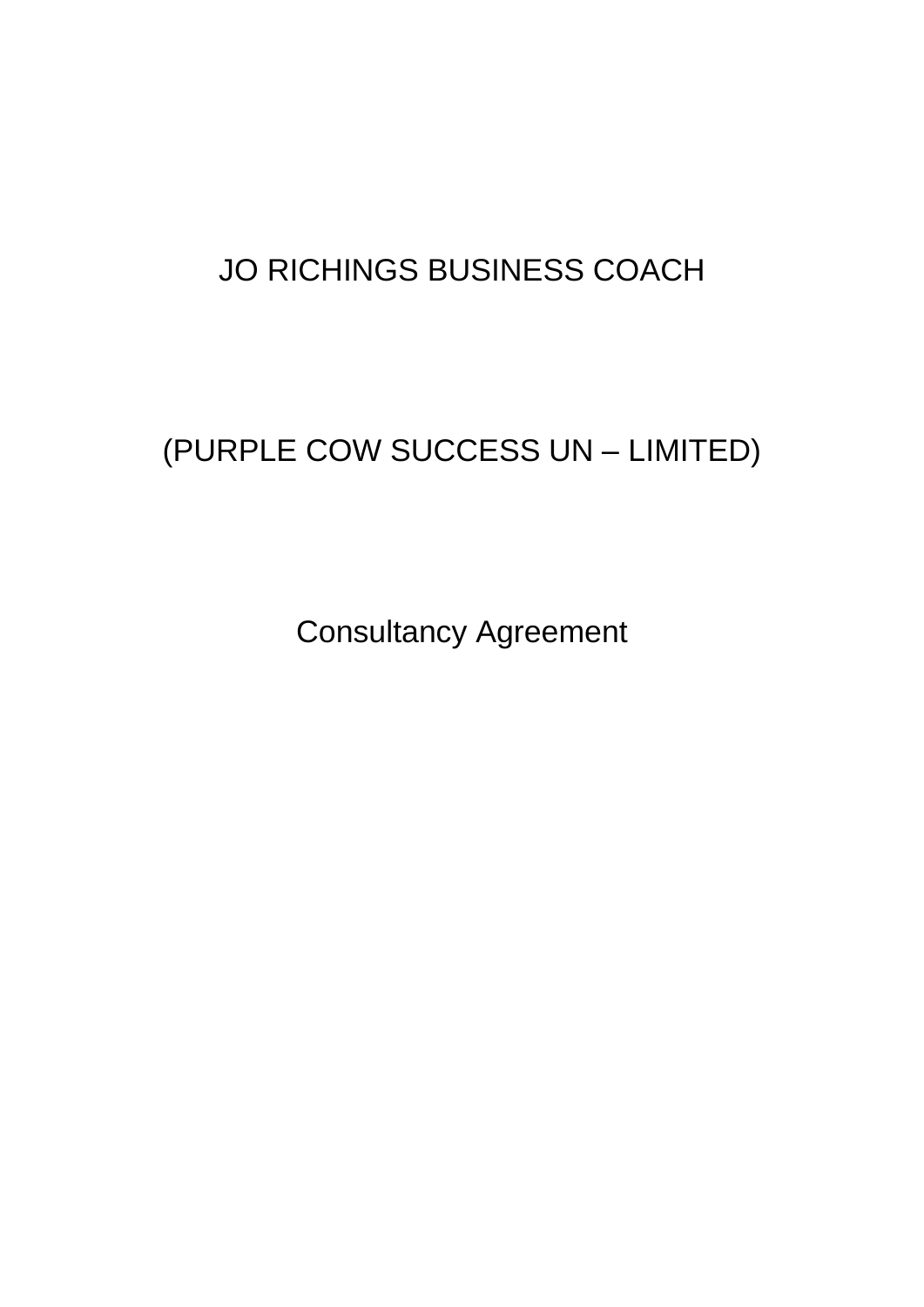### **Contents**

| 1  |  |
|----|--|
| 2  |  |
| 3  |  |
| 4  |  |
| 5  |  |
| 6  |  |
| 7  |  |
| 8  |  |
| 9  |  |
| 10 |  |
| 11 |  |
| 12 |  |
| 13 |  |
| 14 |  |
| 15 |  |
| 16 |  |
| 17 |  |
| 18 |  |
| 19 |  |
| 20 |  |
| 21 |  |
| 22 |  |
| 23 |  |
| 24 |  |
| 25 |  |
| 26 |  |
| 27 |  |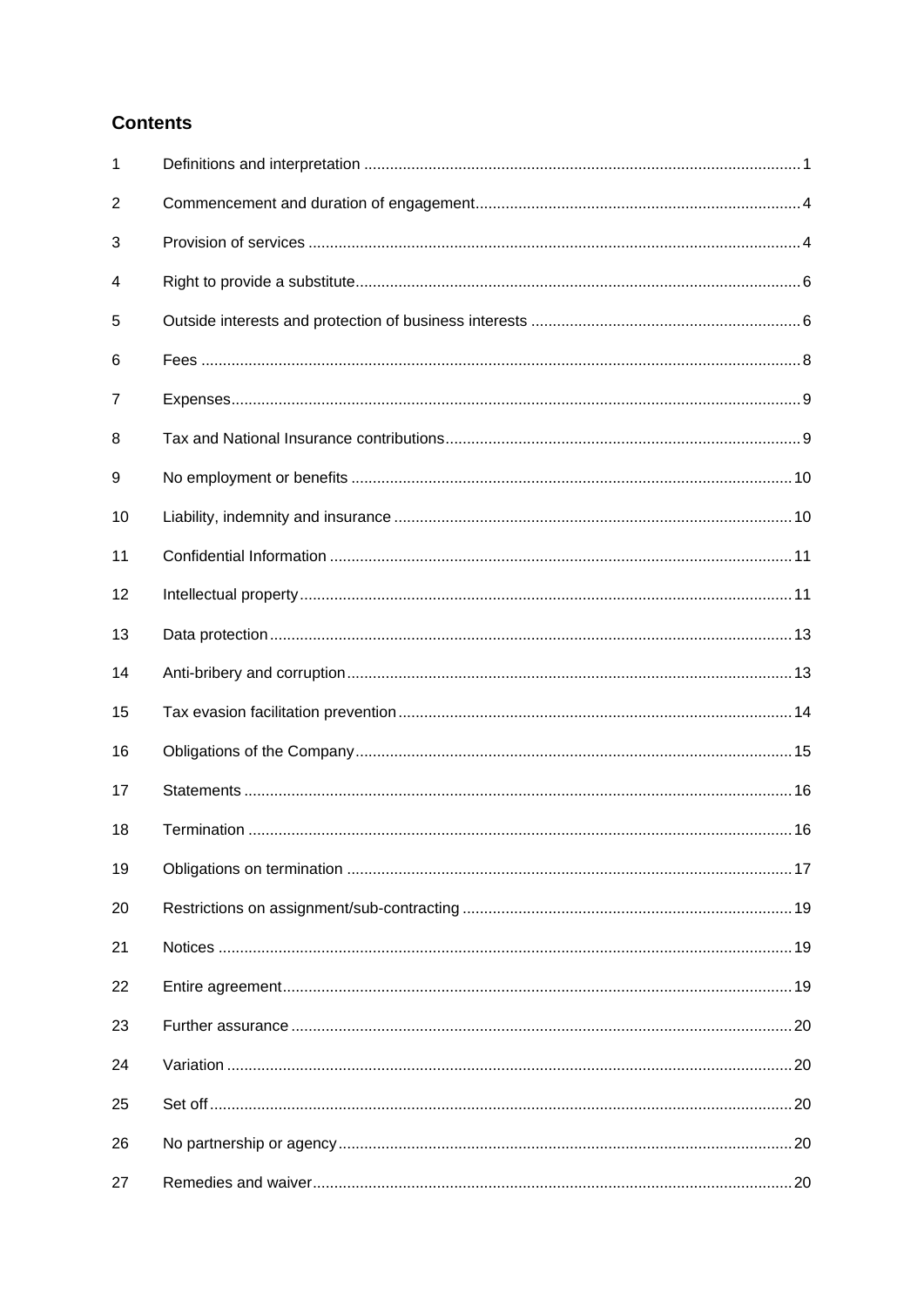| 29              |  |
|-----------------|--|
| 30              |  |
|                 |  |
| 32 <sup>°</sup> |  |
| 33              |  |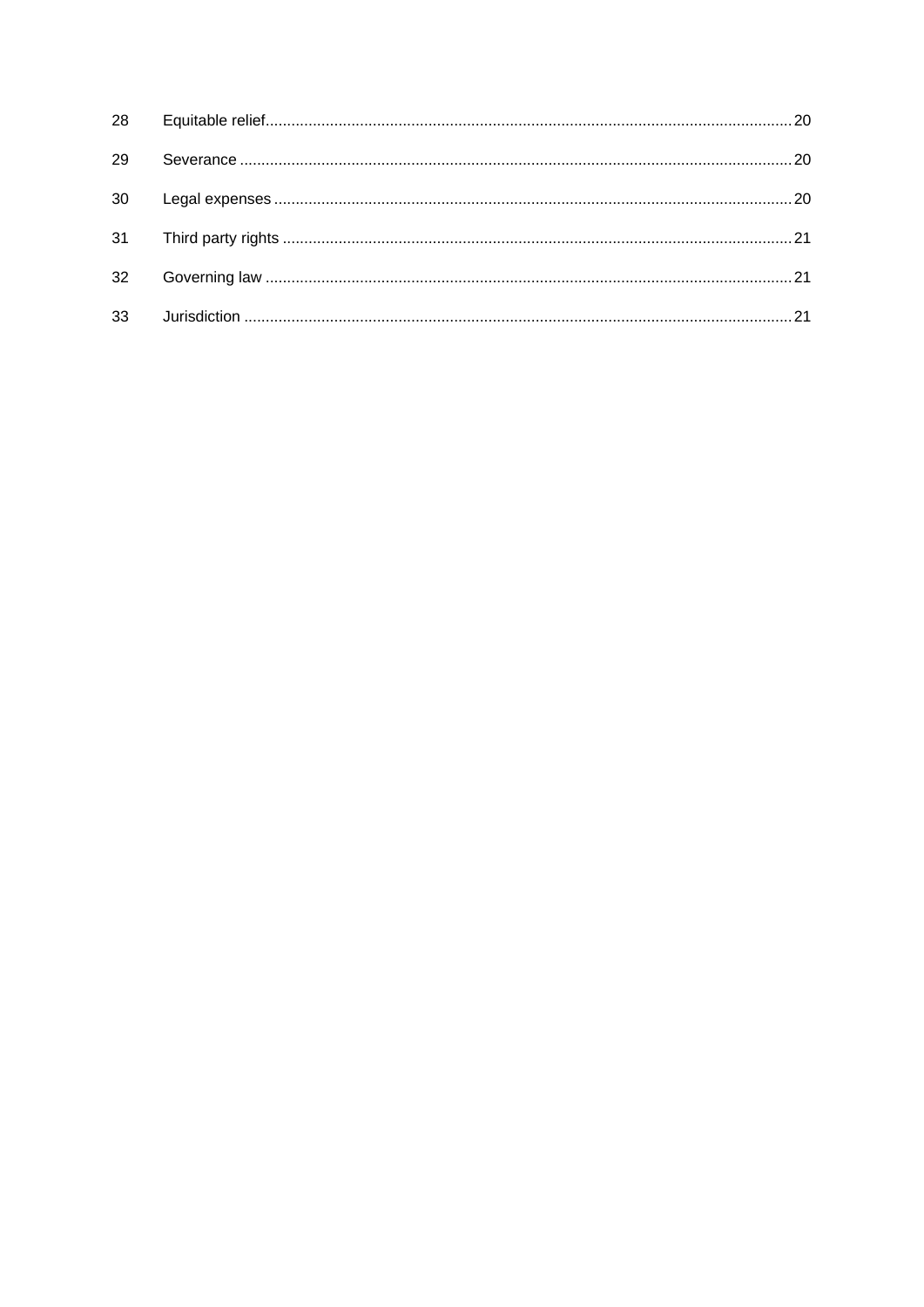THIS AGREEMENT is made on the date set out in the Consultancy Order signed by the parties

#### **PARTIES**

(1) Purple Cow Success Un - Limited, a company incorporated in England with registered number 07598163 whose registered office is at 28 Little Headley Close, Headley Park, Bristol, BS13 7PJ (the **Company**); and

#### **BACKGROUND**

- A The Consultancy is in the business of providing business training and has certain services of use to the Company.
- B The Company wishes to engage the Consultancy to provide business training support services to the Company on the terms and conditions of this Agreement.
- C The Consultancy is willing to provide business training support services to the Company on the terms and conditions of this Agreement.

THE PARTIES AGREE:

#### <span id="page-3-0"></span>**1 Definitions and interpretation**

1.1 In this Agreement, unless the context requires otherwise, the following words and phrases have the meanings set opposite them:

| <b>Agreement</b>                | this Agreement which includes the terms and<br>conditions in the Consultancy Order;                                                                                                                                                                                                                                |
|---------------------------------|--------------------------------------------------------------------------------------------------------------------------------------------------------------------------------------------------------------------------------------------------------------------------------------------------------------------|
| <b>Board</b>                    | the board of directors from time to time of the<br>Company;                                                                                                                                                                                                                                                        |
| <b>Bribery Legislation</b>      | the Bribery Act 2010, associated guidance<br>published by the Secretary of State for Justice<br>under the Bribery Act 2010 and all applicable<br>UK -<br>legislation,<br>statutory<br>instruments,<br>regulations, codes and sanctions relating to<br>anti-bribery and anti-corruption;                            |
| <b>Business Day</b>             | a day other than a Saturday or Sunday, on<br>which banks are open for normal business in<br>England;                                                                                                                                                                                                               |
| <b>Chief Executive</b>          | the Chief Executive of the Company as<br>appointed by the Board from time to time;                                                                                                                                                                                                                                 |
| <b>Commercial Opportunities</b> | any opportunities that may relate to the<br>business of the Company or any opportunities<br>that the Chief Executive (acting reasonably)<br>considers may be of benefit to the Company<br>and which have come into the knowledge of<br>the Consultancy and/or the Individual at any<br>time during the Engagement; |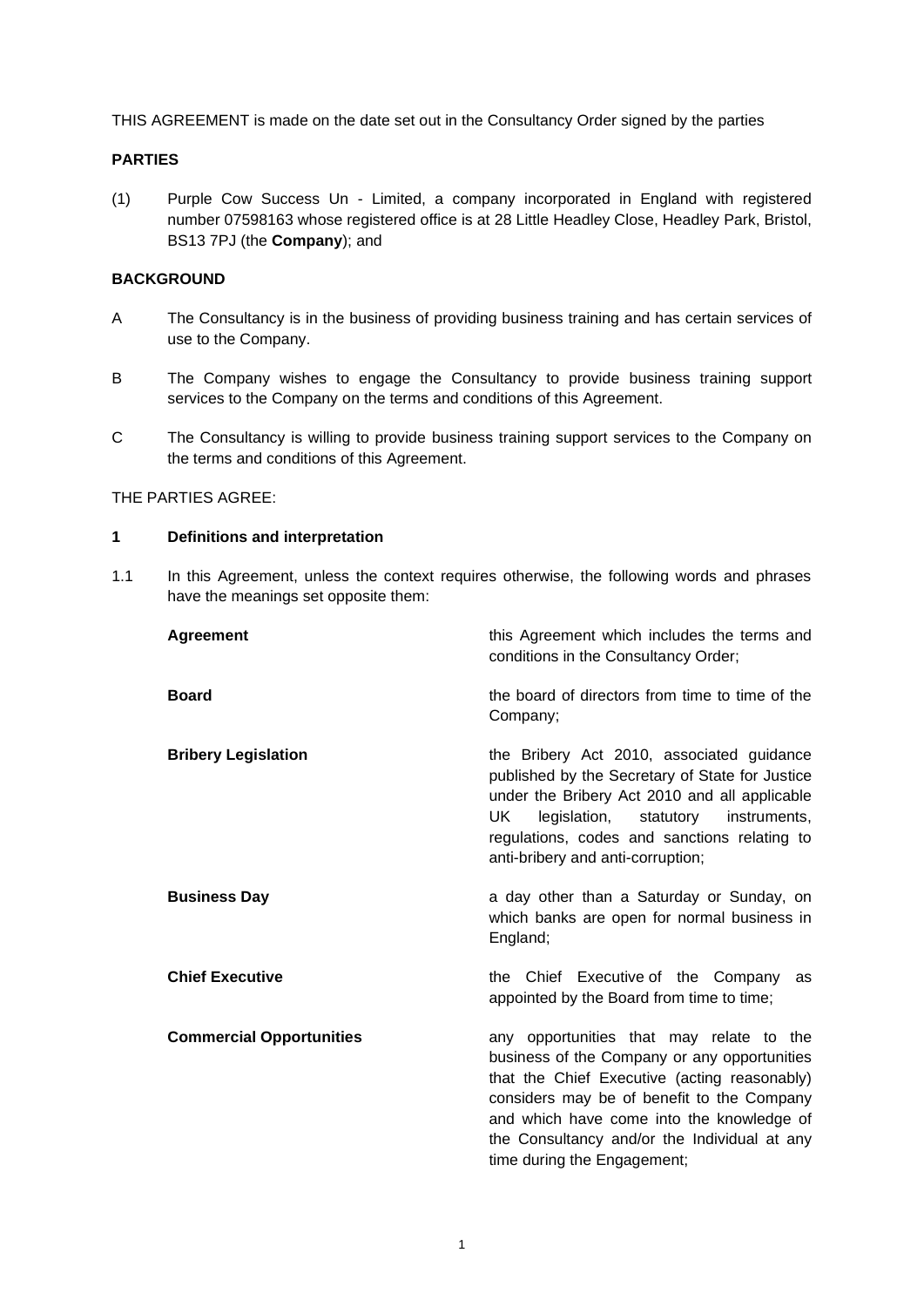| <b>Commencement Date</b>            | means the date set out in the Consultancy<br>Order (notwithstanding the date of execution of<br>this Agreement);                                                                                                                                                                                                                                                                                                                                                                                                                                                                                                                                                                                                                                                                                                                                                                        |
|-------------------------------------|-----------------------------------------------------------------------------------------------------------------------------------------------------------------------------------------------------------------------------------------------------------------------------------------------------------------------------------------------------------------------------------------------------------------------------------------------------------------------------------------------------------------------------------------------------------------------------------------------------------------------------------------------------------------------------------------------------------------------------------------------------------------------------------------------------------------------------------------------------------------------------------------|
| <b>Confidential Information</b>     | all information or data (in whatever form) of a<br>confidential or proprietary nature disclosed to<br>or received by the Consultancy and/or the<br>Individual (by any means) or to which the<br>Consultancy and/or the Individual has access,<br>whether or not labelled or designated as<br>confidential, relating to the products, services,<br>business or proposed business, finances,<br>transactions, workforce and affairs of the<br>Company or any customer, supplier, employee<br>or client of any such company, including<br>Intellectual Property Rights, trade secrets,<br>information in respect of which the Company is<br>bound by an obligation of confidentiality to a<br>third party and any other information which is<br>designated as confidential by the Company or<br>which the Consultancy and/or the Individual<br>should reasonably be aware is confidential; |
| <b>Consultancy Order</b>            | means the order document signed by both<br>parties setting out the Services to be provided<br>under this Agreement and which, upon the<br>signing of by the parties, binds the parties to<br>this Agreement;                                                                                                                                                                                                                                                                                                                                                                                                                                                                                                                                                                                                                                                                            |
| <b>Deemed Employment Engagement</b> | an engagement to which Chapter 10 of Part 2<br>of the Income Tax (Earnings and Pensions)<br>Act 2003 applies;                                                                                                                                                                                                                                                                                                                                                                                                                                                                                                                                                                                                                                                                                                                                                                           |
| <b>Engagement</b>                   | the engagement of the Consultancy by the<br>Company in accordance with the terms of this<br>Agreement;                                                                                                                                                                                                                                                                                                                                                                                                                                                                                                                                                                                                                                                                                                                                                                                  |
| Fee                                 | the meaning given to it in Clause 6.1;                                                                                                                                                                                                                                                                                                                                                                                                                                                                                                                                                                                                                                                                                                                                                                                                                                                  |
| <b>Individual</b>                   | any individual provided by the Consultancy to<br>provide the Services;                                                                                                                                                                                                                                                                                                                                                                                                                                                                                                                                                                                                                                                                                                                                                                                                                  |
| <b>Insurance Policies</b>           | professional<br>indemnity<br>insurance<br>and<br>commercial general liability insurance cover;                                                                                                                                                                                                                                                                                                                                                                                                                                                                                                                                                                                                                                                                                                                                                                                          |
| <b>Intellectual Property Rights</b> | any and all copyright, rights in inventions,<br>patents, know-how, trade secrets, trade marks<br>and trade names, service marks, design rights,<br>rights in get-up, database rights and rights in<br>data, the right to sue for passing off, utility<br>models, domain names and all similar rights<br>and, in each case:                                                                                                                                                                                                                                                                                                                                                                                                                                                                                                                                                              |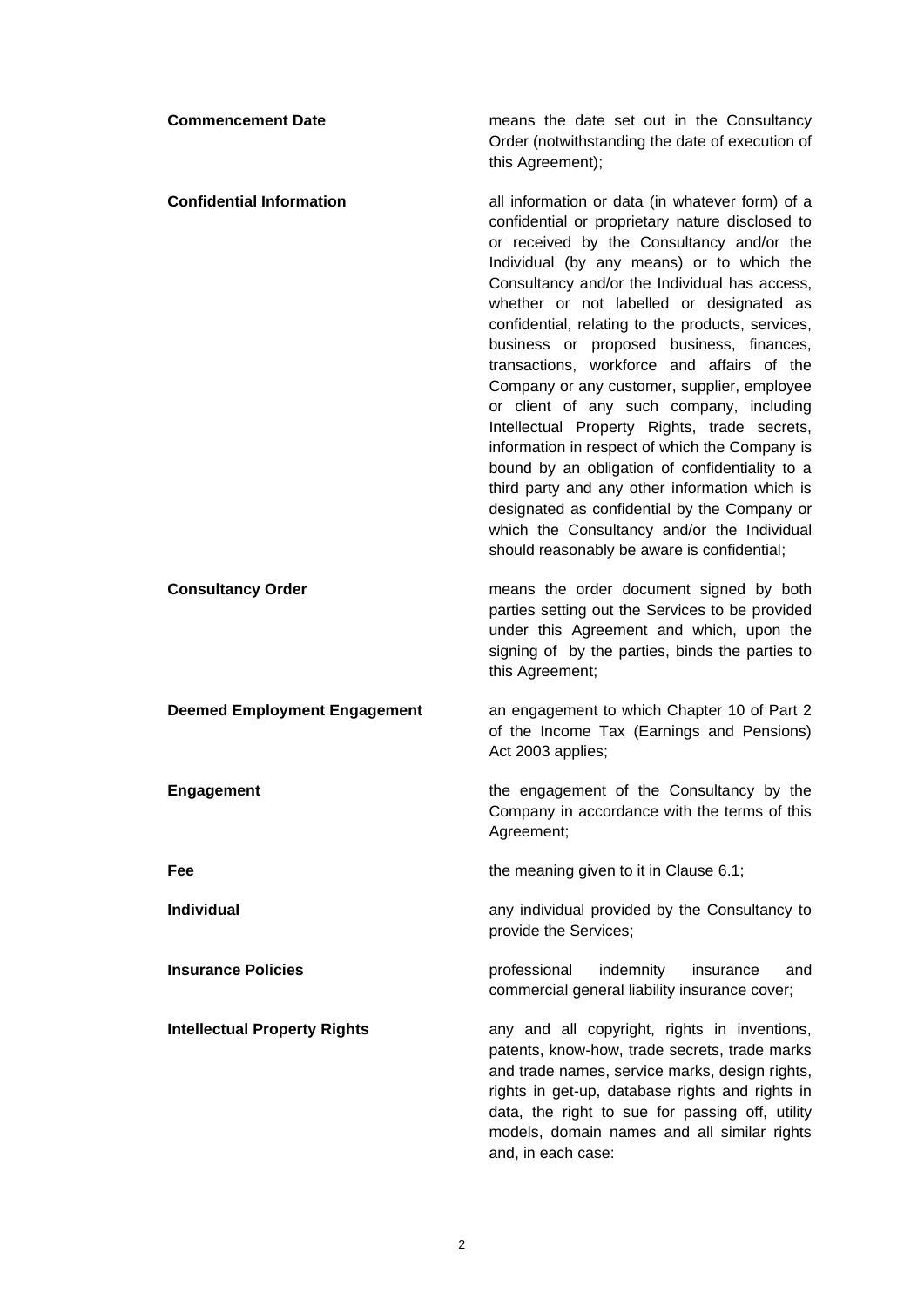(b) including any applications to protect or register such rights, (c) including all renewals and extensions of such rights or applications, (d) whether vested, contingent or future, and (e) wherever existing; **Personal Data and Construction interval any information relating to a living individual** who can be identified, directly or indirectly, in particular by reference to: (a) an identifier such as a name, an identification number, location data or an online identifier, or (b) one or more factors specific to the physical, physiological, genetic, mental, economic, cultural or social identity of the individual; **Services Services neans** the services set out in the Consultancy Order of this Agreement and such other services as may be agreed from time to time between the Consultancy and the Company; **Termination Date** the date of termination of this Agreement for whatever reason; **Work** without limitation any and all works of authorship, products, materials, discoveries, inventions, research, processes, systems, programs (including software programs and source code), formulae, component lists, operating and training manuals, databases, instructions, manuals, brochures, catalogues, process descriptions, know-how, data, diagrams, charts, results, reports, information, methodologies, ideas, concepts, designs, documents, models, prototypes, sketches, drawings, plans, photographs, specifications and studies created or developed by the Consultancy and/or the Individual in providing the Services (either alone or jointly with others).

(a) whether registered or not,

1.2 In this Agreement:

1.2.1 the Consultancy Order is incorporated into and forms part of this Agreement.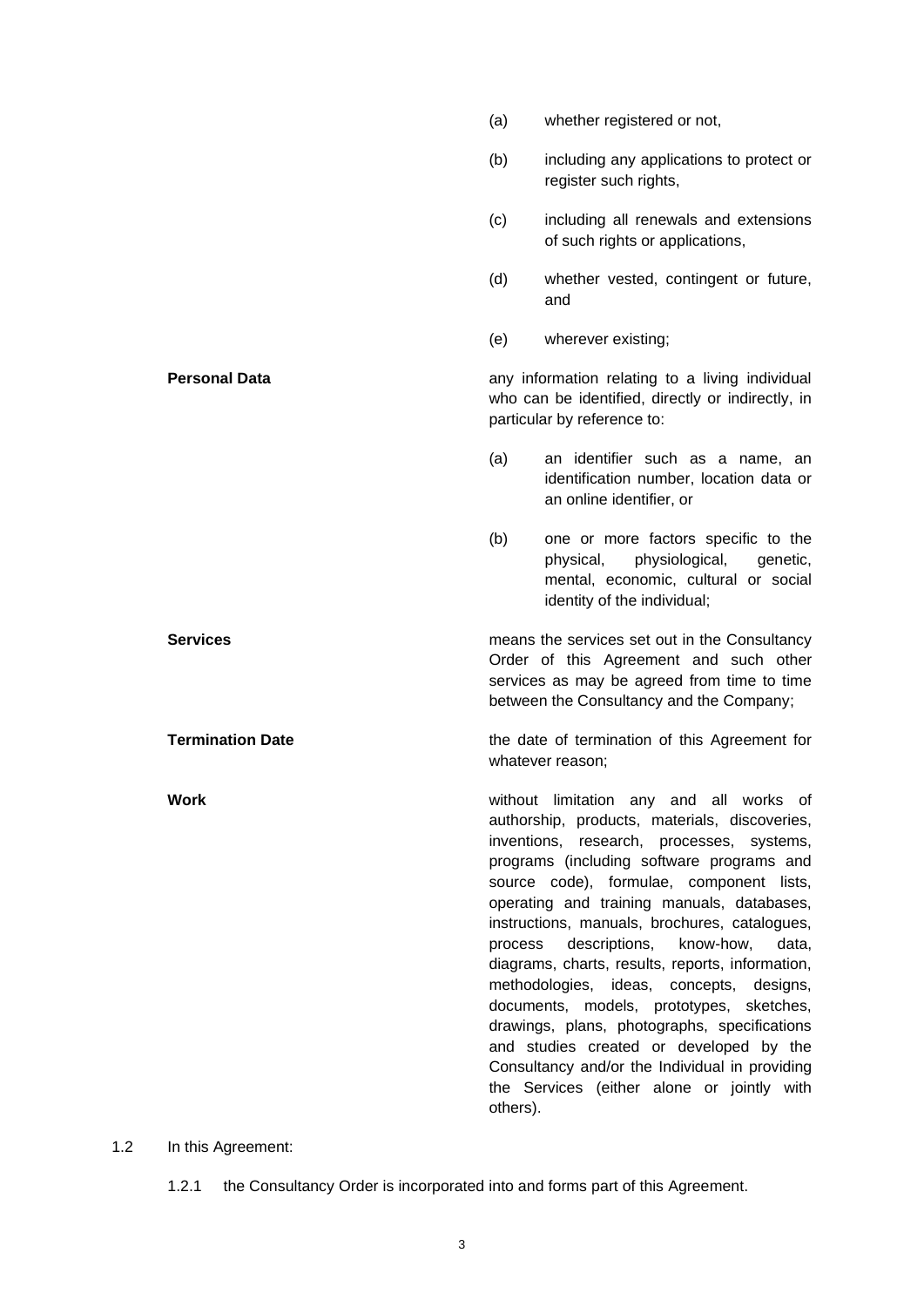- 1.2.2 any reference to this Agreement will include the Consultancy Order, appendices and annexes (if any) and any permitted variation or amendment to this Agreement;
- 1.2.3 any reference to a Clause or Consultancy Order is, except where expressly stated to the contrary, reference to the relevant Clause of or Consultancy Order to this Agreement;
- 1.2.4 the table of contents, background section and any Clause, Consultancy Order or other headings and the use of bold type in this Agreement are included for convenience only and shall have no effect on the interpretation of this Agreement;
- 1.2.5 a reference to any statute, statutory instrument, order, regulation or other similar instrument (including any EU order, regulation or instrument) will be construed as including references to any statutory modification, consideration or re-enactment of that provision (whether before, on or after the date of this Agreement) for the time being in force, including all instruments, orders or regulations then in force and made under or deriving validity from that legislation;
- 1.2.6 the words 'include', 'including', 'in particular' or any similar words and expressions will be construed as illustrative only and will not limit the sense of any word, phrase, term, definition or description preceding those words;
- 1.2.7 the use of the singular includes the plural and vice versa and a reference to one gender includes a reference to the other gender;
- 1.2.8 a reference to 'writing' or 'written' includes any method of reproducing words in a legible and non-transitory form including email);
- 1.2.9 a reference to a 'party' includes that party's personal representatives, successors and permitted assigns;
- 1.2.10 a reference to a 'person' includes a natural person, corporate or unincorporated body (in each case whether or not having separate legal personality) and that person's personal representatives, successors and permitted assigns;
- 1.2.11 a reference to a 'company' includes any company, corporation or other body corporate, wherever and however incorporated or established;

#### <span id="page-6-0"></span>**2 Commencement and duration of engagement**

<span id="page-6-4"></span><span id="page-6-3"></span>Subject to the terms of this Agreement, the Consultancy's engagement will commence on the Commencement Date stated in the Consultancy Order and will continue unless or until either the Company or the Consultancy gives to the other not less than one months' notice in writing terminating this Agreement.

#### <span id="page-6-1"></span>**3 Provision of services**

- <span id="page-6-2"></span>3.1 During the Engagement, the Consultancy will, and (where appropriate) will procure that the Individual will:
	- 3.1.1 provide the Services to the Company with all due care, skill and diligence and use its or the Individual's best endeavours to promote the interests of the Company;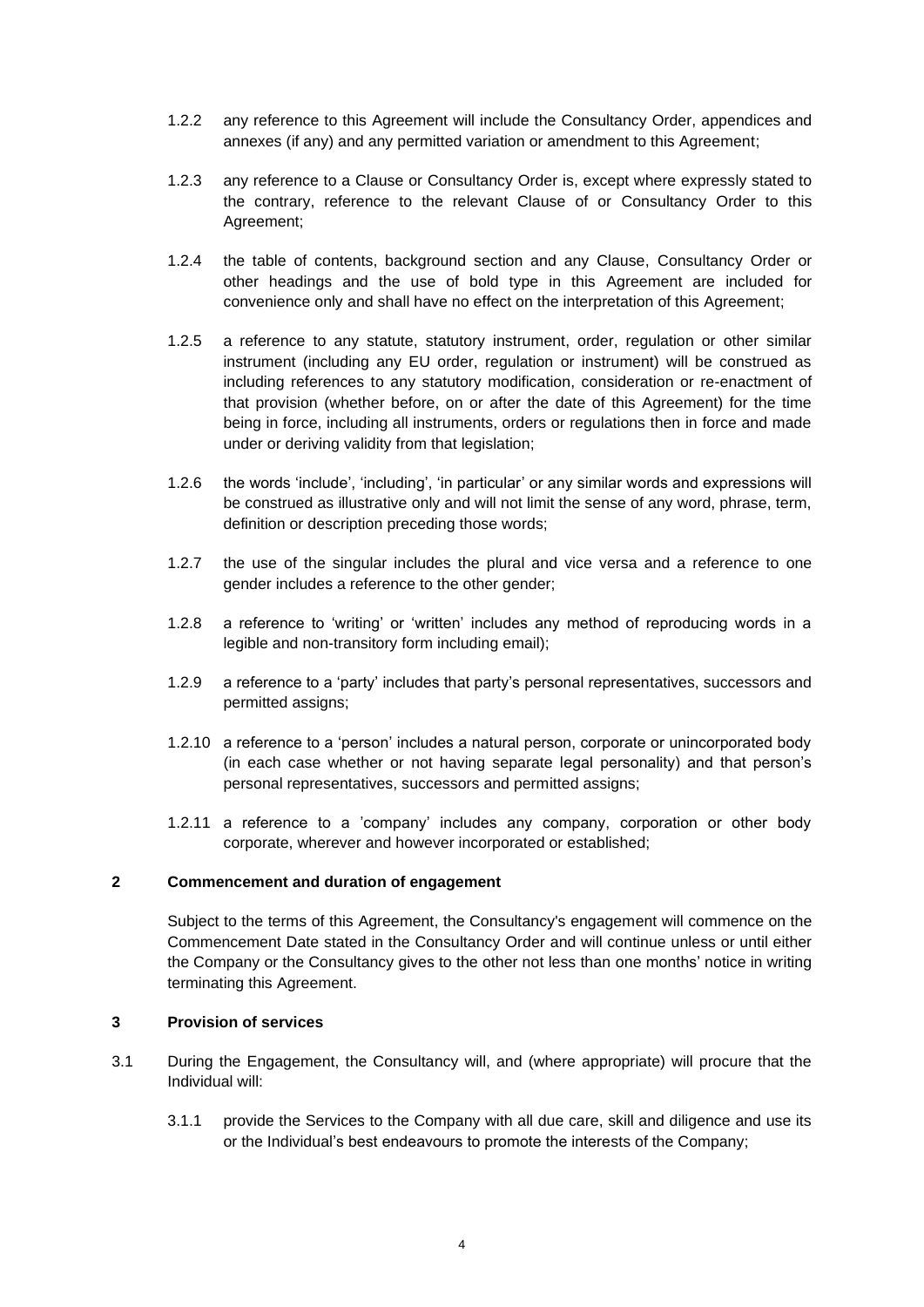- 3.1.2 provide the Services to the Company on such days and at such times and in such places as may be required by the Company from time to time;
- 3.1.3 keep the Chief Executive informed of progress on projects in which the Consultancy and/or the Individual is engaged and will produce all such information and reports in such form as the Chief Executive may reasonably require from time to time.
- <span id="page-7-0"></span>3.2 The Consultancy acknowledges that the Company will be relying upon its and the Individual's skill, expertise and experience in the business training field and undertakes to the Company that:
	- 3.2.1 it will, and will procure that the Individual will, provide the Services in the manner and to the standard reasonably specified by the Company;
	- 3.2.2 all advice and information given, all representations and statements made, and all documents provided by the Consultancy and the Individual will be materially accurate and appropriate for their purpose;
	- 3.2.3 all intellectual property and information provided by the Consultancy and the Individual will be materially accurate and appropriate for its purpose; and
	- 3.2.4 the Individual has, and will continue to have, beneficial ownership of more than 50% of the issued share capital of the Consultancy, or the legal power to direct or cause the direction of the Consultancy's management**.**
- 3.3 The Consultancy will immediately notify the Company if, for any reason, either it or the Individual is unable to provide the Services as required by the Company in accordance with Clause [3.1,](#page-6-2) specifying, in writing if so required by the Company, the relevant reason or reasons.
- 3.4 **T**he Consultancy will, and will procure that the Individual will, comply with the reasonable requests of the Chief Executive and will work and co-operate with any servant or agent or other consultant of the Company as may be necessary for the provision of the Services.
- 3.5 The Consultancy will not, and will procure that the Individual will not:
	- 3.5.1 hold itself and/or the Individual out as having authority to bind the Company; nor
	- 3.5.2 have any authority to incur any expenditure in the name of or on behalf of the Company,

unless the Consultancy or the Individual has obtained the prior written consent of the Company.

- 3.6 The Consultancy may use another person, firm, company or organisation to perform any administrative, clerical or secretarial functions that are reasonably incidental to the provision of the Services provided that the Company will not be liable to pay the cost of such functions.
- 3.7 The Consultancy will, and will procure that the Individual will:
	- 3.7.1 comply with all reasonable standards of safety at all times; and
	- 3.7.2 at all times comply with the Company's health and safety policies and procedures as are notified to the Consultancy from time to time**.**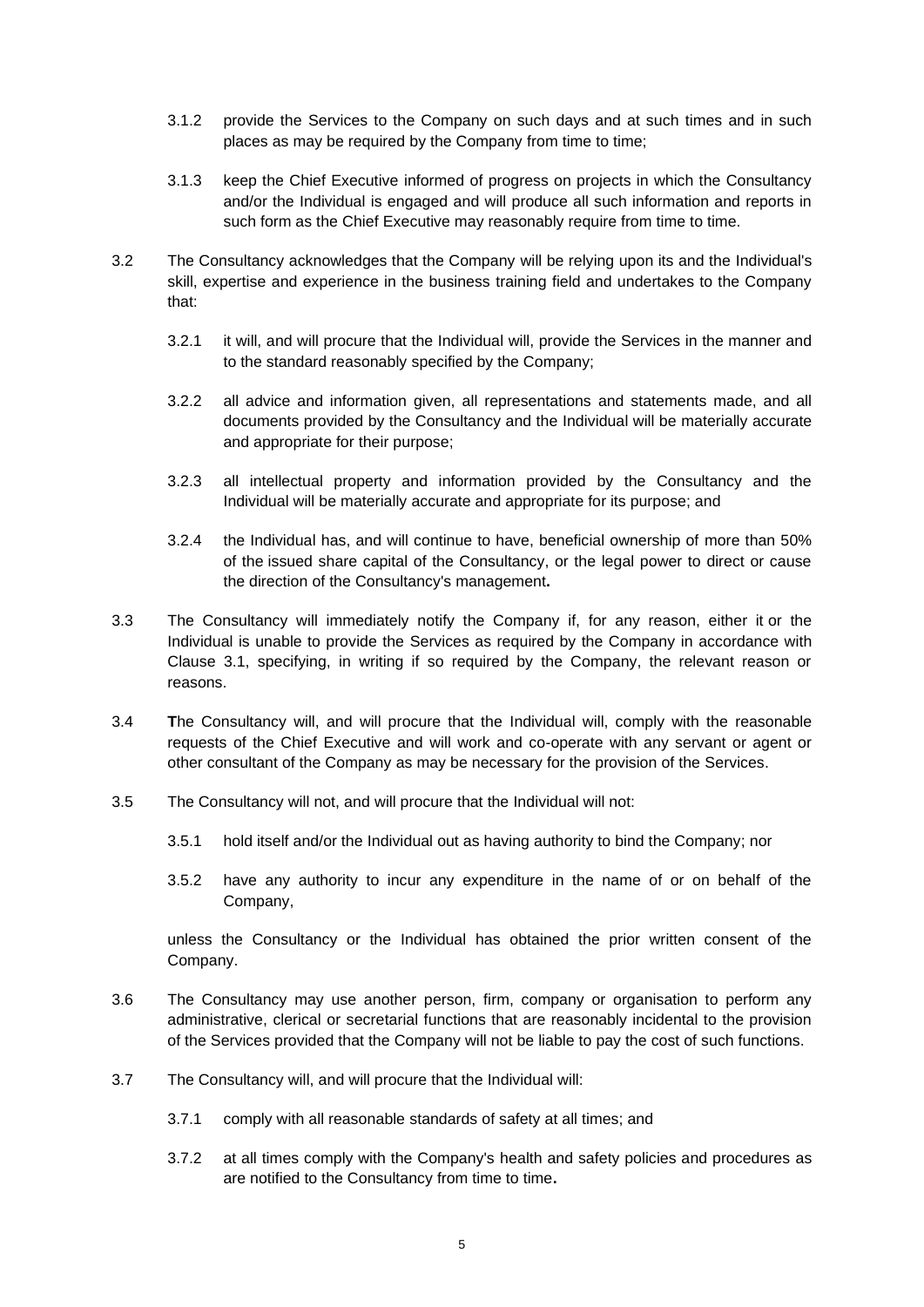- 3.8 The Consultancy will, at its own cost, keep any instruments, equipment, and/or computer equipment and electronic devices it or the Individual provides in relation to the provision of the Services in a safe and proper operating condition.
- 3.9 Where the Consultancy is obliged to provide computer equipment in relation to the provision of the Services, it is a condition of this Agreement that:

such computer equipment, including any storage devices and storage media used with it, are free of any virus or malware.

- 3.10 Where necessary for the provision of the Services, the Company will supply the necessary computer software for loading onto such computer equipment. All such computer software remains the Company's property at all times and upon termination of this Agreement the Consultancy will, and will procure that the Individual will, surrender such software in accordance with the provisions of Clause [19](#page-19-1) (Obligations on termination).
- 3.11 The Consultancy will, and will procure that the Individual will, promptly give to the Company all information, documentation and materials as it may reasonably require from time to time in order for the Company to determine from time to time whether the Engagement is a Deemed Employment Engagement and, if the Company does so determine, in order for the Company to comply with any obligation to deduct tax and National Insurance contributions (NICs) from the Fee. The Consultancy will also, and will procure that the Individual will also, promptly advise the Company of any material change to any information, documentation or materials previously provided under this clause, and will also promptly give to the Company any other information, documentation and/or materials which the Consultancy or the Individual considers (or ought reasonably to consider) relevant to determining whether the Engagement is a Deemed Employment Engagement.

#### <span id="page-8-0"></span>**4 Right to provide a substitute**

<span id="page-8-3"></span>The Consultancy may at any time appoint a substitute with equivalent skill and expertise to perform the Services instead of the Individual (the **Substitute**) subject to the the Consultancy producing to the Company evidence of undertakings between it and the Substitute, including with regard to confidentiality in accordance with Clause [11.](#page-13-2) The Consultancy will provide an overlap period of up to 3 working days during which the Individual will ensure that the Substitute fully understands the requirements of the Company and the work involved in the provision of the Services. The Consultancy will not charge the Company any extra fee for this overlap period. The Consultancy will continue to invoice the Company in accordance with Clause [6.2](#page-11-3) and will be responsible for the remuneration of the Substitute. Any reference in this Agreement to the 'Individual will include any Substitute appointed in accordance with this clause**.**

#### <span id="page-8-2"></span><span id="page-8-1"></span>**5 Outside interests and protection of business interests**

- 5.1 The Consultancy warrants that:
	- 5.1.1 neither the Consultancy nor the Individual will, as a consequence of entering into and performing this Agreement, be in breach of any express or implied terms of any contract, agreement or other arrangement with, or any obligation to, any third party binding upon the Consultancy and/or the Individual; and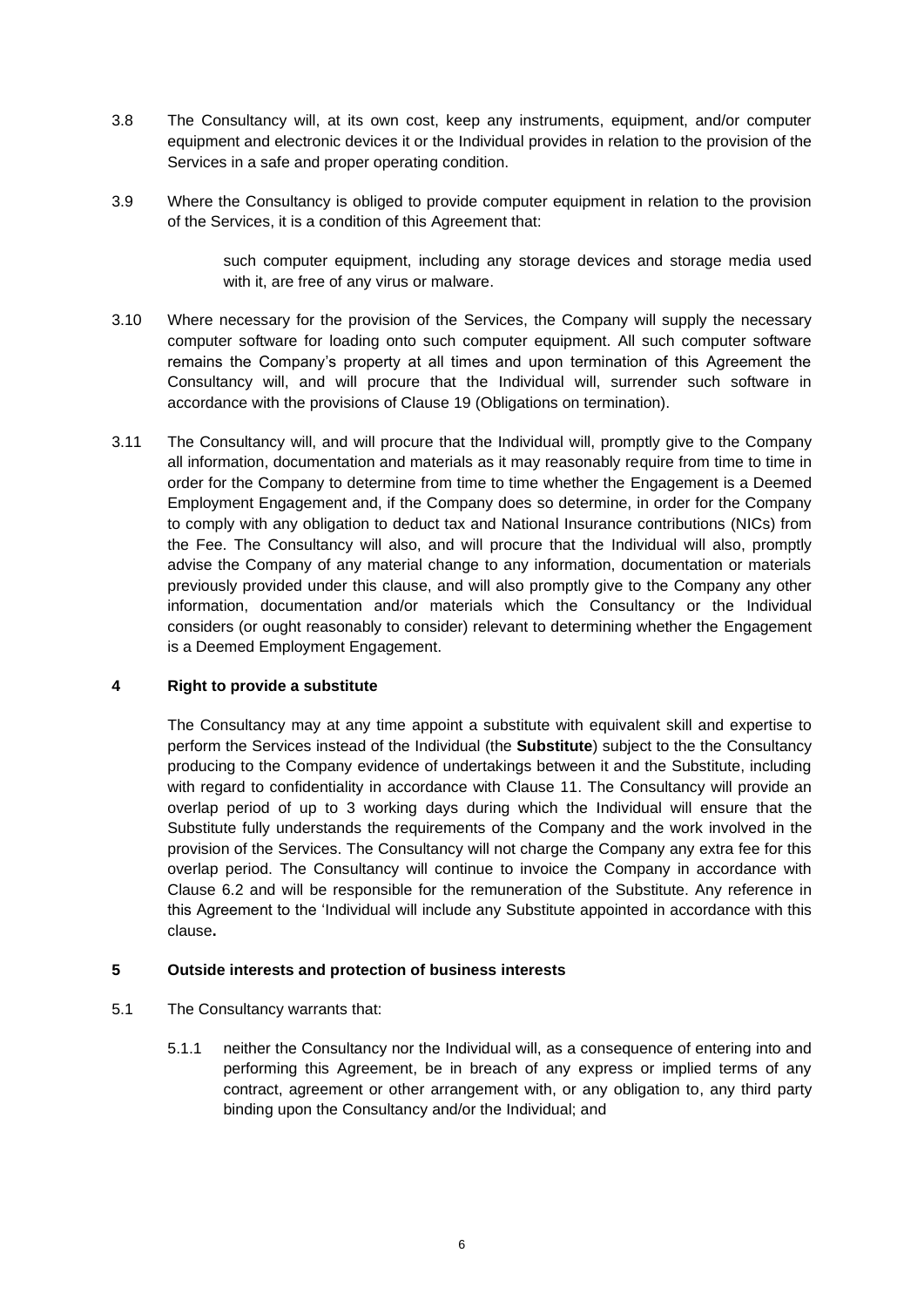- 5.1.2 there is no contract, obligation, or other arrangement or interest that will or may give rise to any conflict of interest between the Consultancy and/or the Individual and the Company in relation to the provision of the Services.
- 5.2 The Consultancy will, and will procure that the Individual will, use all reasonable endeavours to avoid a conflict of interest arising between the Consultancy and/or the Individual and the Company and the Consultancy undertakes to notify the Company as soon as reasonably practicable should any actual or potential conflict of interest arise.
- 5.3 Subject to Clauses [5.4](#page-9-0) and [5.5,](#page-9-1) the Consultancy and the Individual and any of the Consultancy's directors may have any interest in or advise or act as a consultancy to any business provided that the Consultancy will not, and will procure that the Individual will not, during the period of the Engagement without the prior written consent of the Company (such consent not to be unreasonably withheld) have a material financial interest in or undertake any other activities or accept other employment or engagement with any business which may interfere with or detract from the proper provision of the Services or prejudice the interests of the Company. In the event of a conflict between the Consultancy's or the Individual's obligations to the Company under this Agreement and obligations to any third party, obligations to the Company will take precedence.
- 5.4 The Consultancy will not, and will procure that the Individual will not, during the Engagement and for the period of 36 months months after the Termination Date use, or otherwise turn to its or the Individual's advantage, its or the Individual's knowledge of or any connection with any of the customers of or suppliers to the Company which it or the Individual acquired during the Engagement so as to take any direct or indirect advantage of the business and other connections of the Company except for the Company's advantage and except where the Consultancy(or any of its directors) has a pre-existing relationship with the customers or suppliers as at the Commencement Date.
- <span id="page-9-0"></span>5.5 The Consultancy will not, and will procure that the Individual will not, receive or obtain directly or indirectly any discount, rebate, commission or other benefit in respect of any goods or services supplied to or acquired by the Company or any other business transacted by it and if it and/or the Individual does receive any such discount, rebate, commission or other benefit the Consultancy and/or the Individual will account to the Company for it immediately.
- <span id="page-9-2"></span><span id="page-9-1"></span>5.6 The Consultancy undertakes to the Company:
	- 5.6.1 that, during the Engagement, it will, and will procure that the Individual will, take all reasonably practicable measures to offer (or cause to be offered) any Commercial Opportunities to the Company.
	- 5.6.2 that it will, and will procure that the Individual will, offer (or cause to be offered) to the Company any Commercial Opportunities referred to in this Clause [5.6](#page-9-2) as soon as reasonably practicable after the Consultancy or the Individual becomes aware of the said Commercial Opportunities, and, in any case, prior to the said Commercial Opportunities being offered (or caused to be offered) by the Consultancy or the Individual to any third party.
- 5.7 Neither the Consultancy nor the Individual will be required to disclose to the Company any Commercial Opportunities where such disclosure would be in breach of any duty of confidentiality or of any fiduciary duty owed by the Consultancy or the Individual to any third party.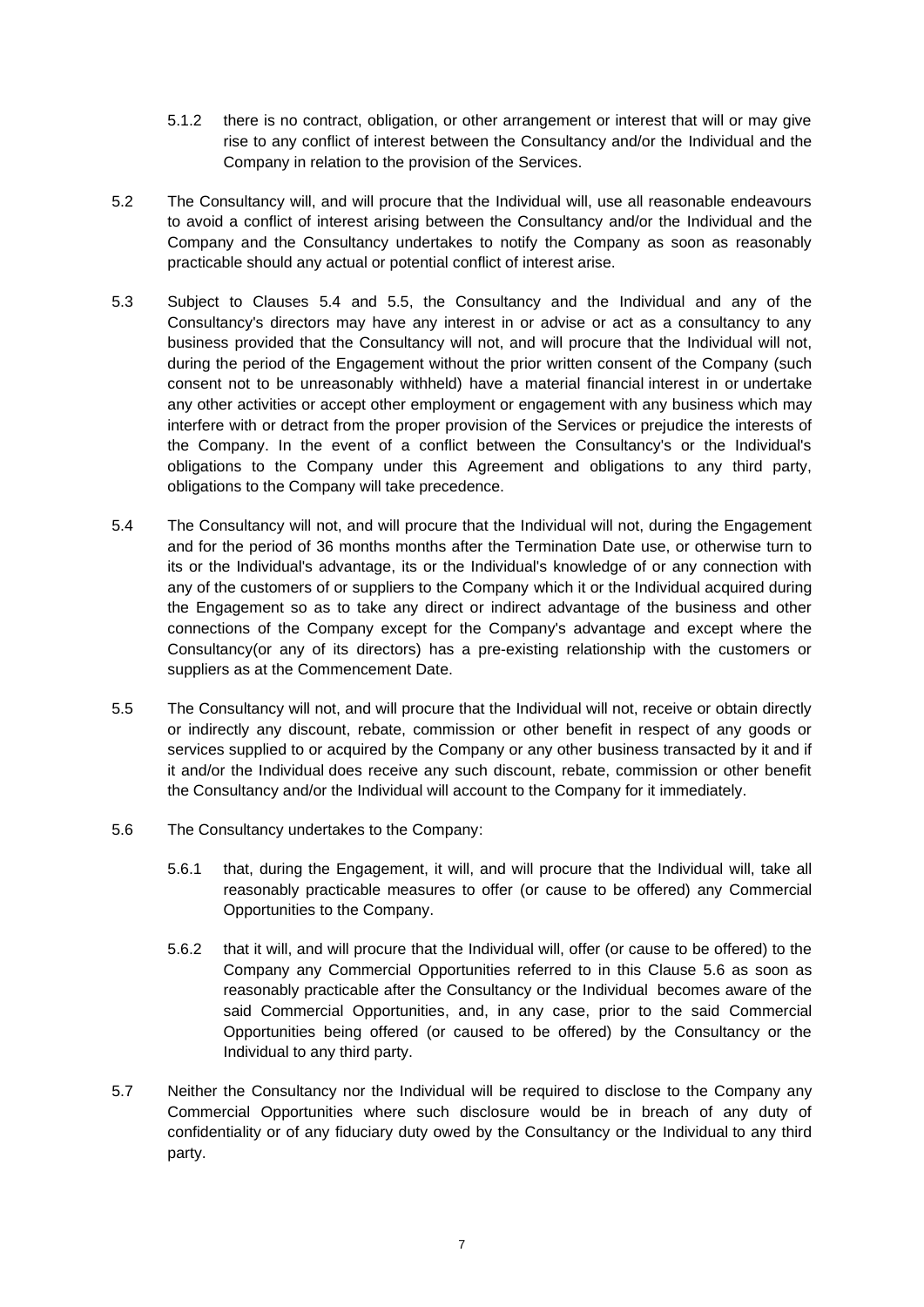- 5.8 The Consultancy will not without the prior written consent of the Company whether as principal, employee, agent, consultancy or otherwise, either during the Engagement or at any time during the period of 36 months following the Termination Date directly or indirectly solicit or endeavour to solicit away from the Company or employ or engage or be directly involved in the employment or engagement of any person with whom the Individual and/or the Consultancy has had dealings or contact (other than on a *de minimis*) basis in the course of the Engagement and who is at the Termination Date, or was at any time during the period of 12 months prior to the Termination Date, employed or engaged by the Company.
- 5.9 The Consultancy will not without the prior written consent of the Company whether as principal, employee, agent, consultancy or otherwise, either during the Engagement or at any time during the period of 36 months following the Termination Date, in competition with any business or businesses of the Company carried on at the Termination Date directly or indirectly solicit or endeavour to solicit the custom of or deal with or accept business from any person, firm or company who at any time during the 12 months prior to the Termination Date was a client of the Company and with whom or with which the Individual and/or the Consultancy dealt or has had contact (other than on a *de minimis* basis) or for whom or for which the Individual was responsible on behalf of the Company within the said period other than clients or customers with whom the Consultancy had already had dealings prior to the Engagement and/or whom the Consultancy introduced to the Company.
- 5.10 The Consultancy will not, without the prior written consent of the Company, whether as principal, employee, agent, consultancy or otherwise, either during the Engagement or with the Company during the period of 36 months following the Termination Date, in competition with any business or businesses of the Company interfere or endeavour to interfere with the continuance of supplies to the Company (or the terms relating to those supplies) by any person, firm or company who or which at any time during the 12 months prior to the Termination Date was a supplier of any goods or services to the Company with whom the Consultancy and/or the Individual has had dealings other than suppliers with whom the Consultancy had already had dealings prior to the Engagement and/or which the Consultancy introduced to the Company.
- 5.11 The Consultancy acknowledges (having taken appropriate legal advice) that the provisions of this Clause are fair and reasonable and necessary to protect the goodwill and interests of the Company and will constitute separate and severable undertakings given for the benefit of the Company**.**
- 5.12 The Consultancy acknowledges and agrees that it will be obliged to draw the provisions of this Clause [5](#page-8-2) to the attention of any third party who may at any time before or (where the restrictions apply after the Termination Date) after the Termination Date, offer to engage or go into business with the Consultancy and/or the Individual and for whom or with whom the Consultancy and/or the Individual intends to work or go into business at any time within the period of 36 months following the Termination Date.
- <span id="page-10-1"></span>5.13 The Consultancy warrants that the Individual has given undertakings to the Consultancy in the same terms as this Clause [5.](#page-8-2)

#### <span id="page-10-0"></span>**6 Fees**

6.1 The Company will pay to the Consultancy, in consideration of the provision of the Services, a consultancy fee of as set out in the Consultancy Order exclusive of Value Added Tax (if applicable), less any deductions for tax or National Insurance contributions (NICs) as required by law in accordance with the determination made by the Company as to whether the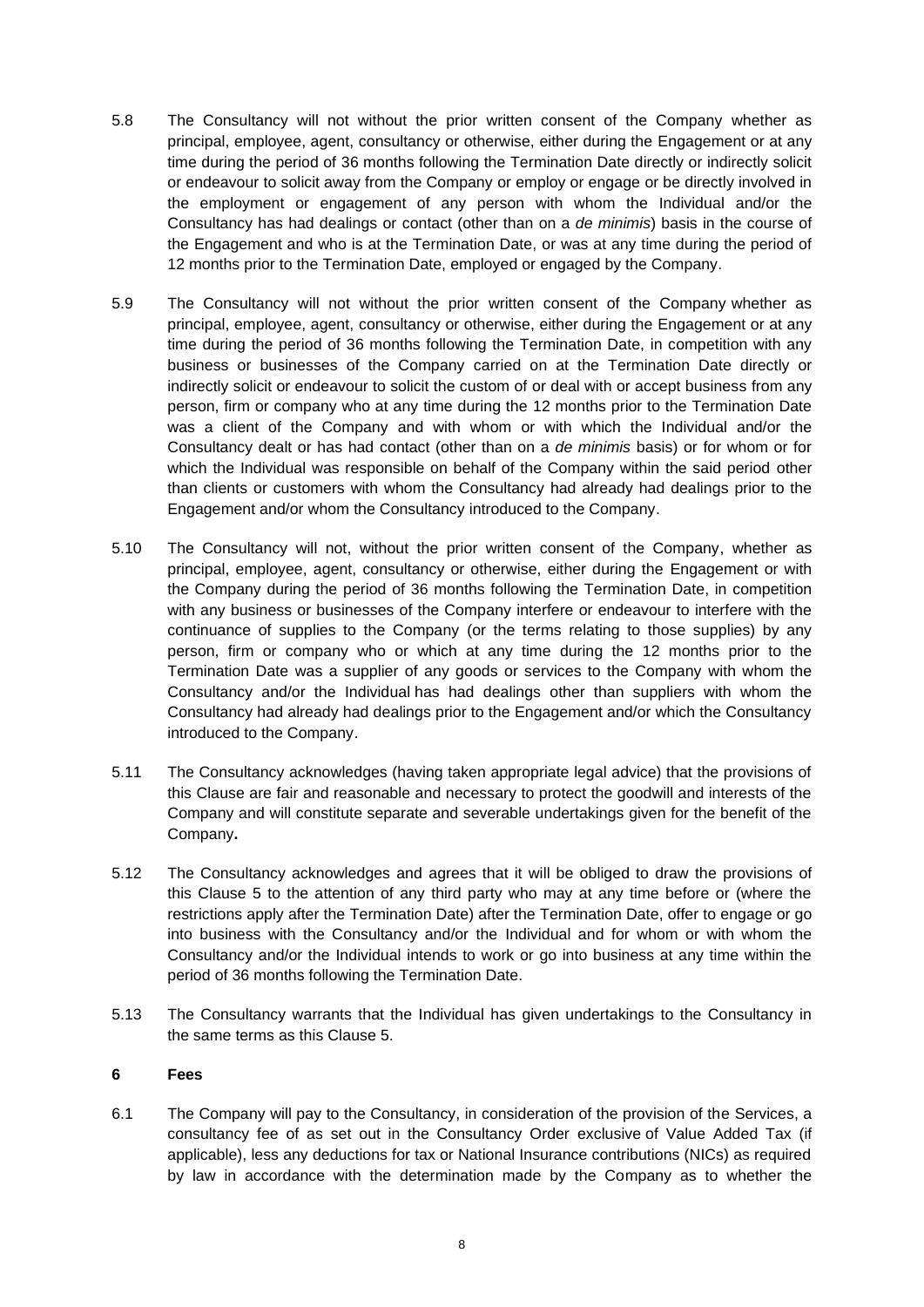<span id="page-11-3"></span><span id="page-11-2"></span>Engagement is a Deemed Employment Engagement (the **Fee**), within 30 days of receipt of an invoice submitted in accordance with Clause [6.2.](#page-11-3)

- 6.2 The Consultancy will render monthly invoices in instalments as agreed between the Consultancy and the Company from time to time as set out in the Consultancy Order to the Company in respect of the Fee, which gives details of the hours that the Individual has worked, the Services that have been provided, the amount of the Fee payable and, where the Consultancy is registered for VAT, will show any VAT separately.
- 6.3 The Consultancy will keep time sheets showing the hours worked by the Individual in respect of the provision of the Services and will if so requested produce them to the Company for accounting purposes.
- 6.4 Where the Company disputes in good faith on reasonable grounds any sum invoiced by the Consultancy, the Company may withhold payment in respect of the amount under dispute, pending resolution of the dispute.
- <span id="page-11-4"></span>6.5 Payment by the Company will be without prejudice to any claims or rights which the Company may have against the Consultancy and/or the Individual and will not constitute any admission by the Company as to the provision of the Services by the Consultancy and/or the Individual under this Agreement.
- 6.6 The Company will be entitled to deduct from the Fee (and any other sums) due to the Consultancy any sums that the Consultancy and/or the Individual may owe to the Company at any time, including any sum under dispute in accordance with Clause [6.4,](#page-11-4) subject to such deductions being notified to the Consultancy in writing not less than seven days before they are made.
- 6.7 For the avoidance of doubt, in the event that no Services are required, or if the Consultancy fails to provide the Services via the provision of the Individual (whether by reason of illness, accident or other incapacity, or for any other reason), no Fee will be payable.

### <span id="page-11-0"></span>**7 Expenses**

The Consultancy will be responsible for all out-of-pocket expenses incurred by it in the performance of its duties under this Agreement. For the avoidance of doubt the Consultancy will not be reimbursed separately for these expenses.

#### <span id="page-11-1"></span>**8 Tax and National Insurance contributions**

- 8.1 The Consultancy will, as far as is required by law, be responsible for and will account to the appropriate authorities for all income tax liabilities and National Insurance contributions (NICs) or similar contributions and any other liability, deduction, contribution, assessment or claim arising from or made in connection with fees paid and/or benefits provided as a result of the performance of the Services and/or any payment or benefit received by the Individual and/or any Substitute in respect of the Services.
- 8.2 Where the Engagement is a Deemed Employment Engagement, the Company will be permitted to make any such deductions for tax or NICs from the Fee as required by law in accordance with the determination made by the Company, as set out in Clause [6.1.](#page-11-2)
- 8.3 If any claim, assessment or demand is made against the Company for payment of any income tax or NICs or other similar contributions arising from or due in connection with either the performance of the Services or any payment or benefit received by the Consultancy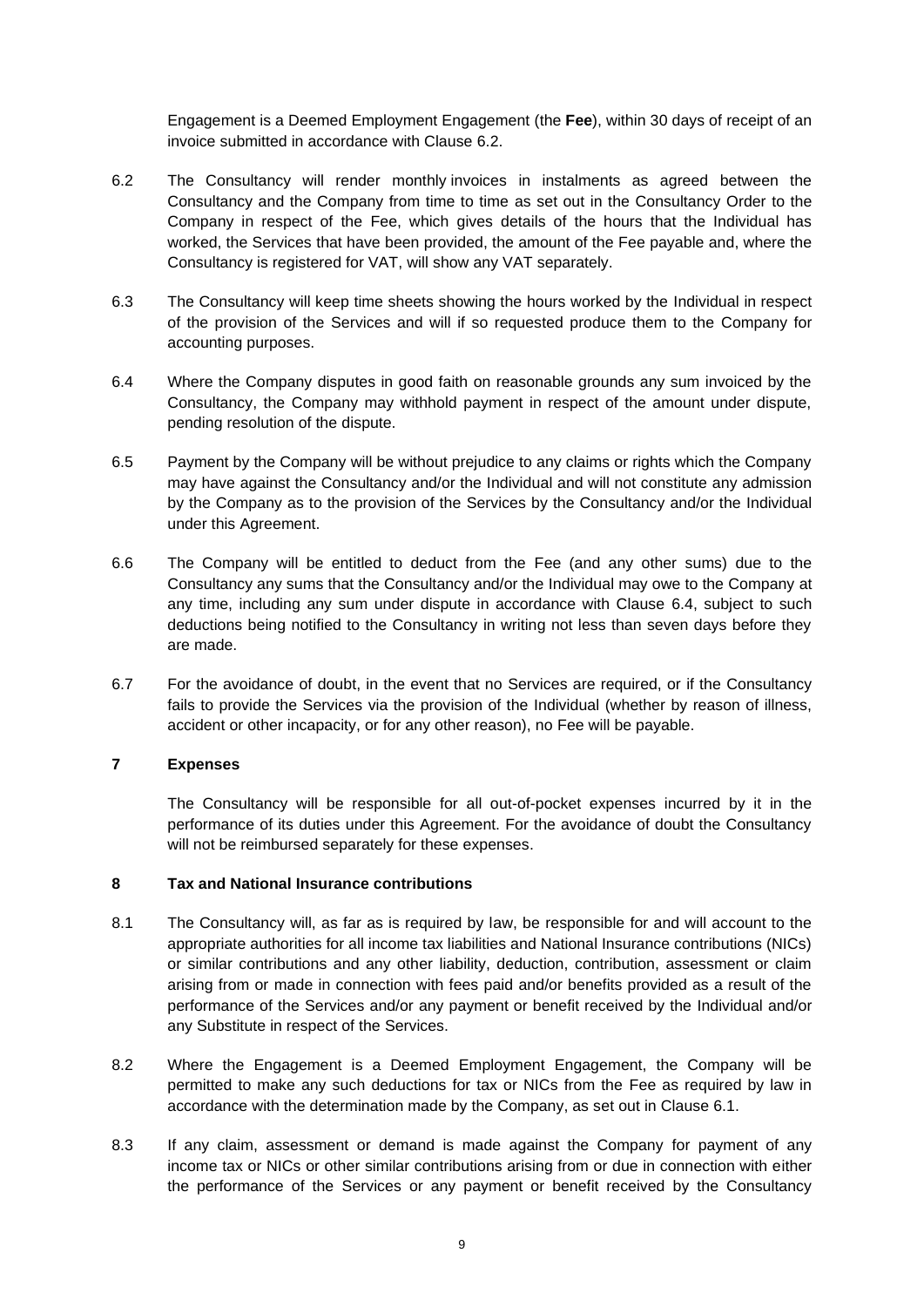and/or the Individual in respect of the Services, the Consultancy will, where such recovery is not prohibited by law, indemnify the Company against any liability, claim, assessment or demand. The Consultancy will further indemnify the Company against all costs and expenses and any penalty, fine or interest incurred or payable or paid by the Company in connection with or in consequence of any such liability, assessment or claim other than where such costs, expenses or any penalty, fine or interest arise out of the Company's negligence or wilful default.

- <span id="page-12-2"></span>8.4 The indemnity in Clause [8.3](#page-12-2) does not apply to any income tax or NICs deducted by the Company if the Engagement is a Deemed Employment Engagement and the Company makes the deductions from the Fee prior to payment to the Consultancy.
- 8.5 The Company may, at its sole discretion, satisfy the indemnity in Clause [8.3](#page-12-2) (in whole or in part) by way of deduction from any payments to be made by the Company to the Consultancy.
- <span id="page-12-3"></span>8.6 The Consultancy warrants that it is not, nor will it prior to the cessation of this Agreement become, a managed service company within the meaning of section 61B of the Income Tax (Earnings and Pensions) Act 2003.
- 8.7 The Consultancy warrants that the Individual has a material interest in the Consultancy, within the meaning of section 51(3)–(4) of the Income Tax (Earnings and Pensions) Act 2003.

#### <span id="page-12-0"></span>**9 No employment or benefits**

- 9.1 While acting as a consultant for the Company, the status of the Consultancy will be that of an independent contractor and as such the Consultancy and/or the Individual and/or anyone else who works for the Consultancy will not be entitled to any pension, bonus, holiday, sickness or other fringe benefits from the Company and nothing in the terms of this Agreement will render the Consultancy or the Individual an agent, officer, employee, worker or partner of the Company and the Consultancy will not hold itself out as such, and will procure that the Individual will not hold herself out as such.
- 9.2 The Consultancy will be fully responsible for, and will indemnify the Company for and in respect of any liability for any employment-related claim or any claim based on worker status (including reasonable costs and expenses) brought by the Individual, anyone engaged by Consultancy and/or any Substitute against the Company arising out of or in connection with the provision of the Services.

#### <span id="page-12-4"></span><span id="page-12-1"></span>**10 Liability, indemnity and insurance**

- 10.1 The Consultancy will be liable for any loss, liability, costs (including reasonable legal costs), damages or expenses incurred by the Company in connection with the provision of the Services including for breach by the Consultancy of applicable data protection legislation and will accordingly maintain in force at all times during the term of this Agreement and for a period of 6 years after the termination or expiry of this Agreement at its own cost, full and comprehensive Insurance Policies in respect of the provision of the Services.
- <span id="page-12-5"></span>10.2 The Consultancy will notify the insurers of the Company's interest and will (if possible) cause such interest to be noted on the Insurance Policies. The Consultancy will pay over to the Company all insurance monies received by the Consultancy and/or the Individual under the Insurance Policies in relation to the loss, liability or costs (including any legal costs) incurred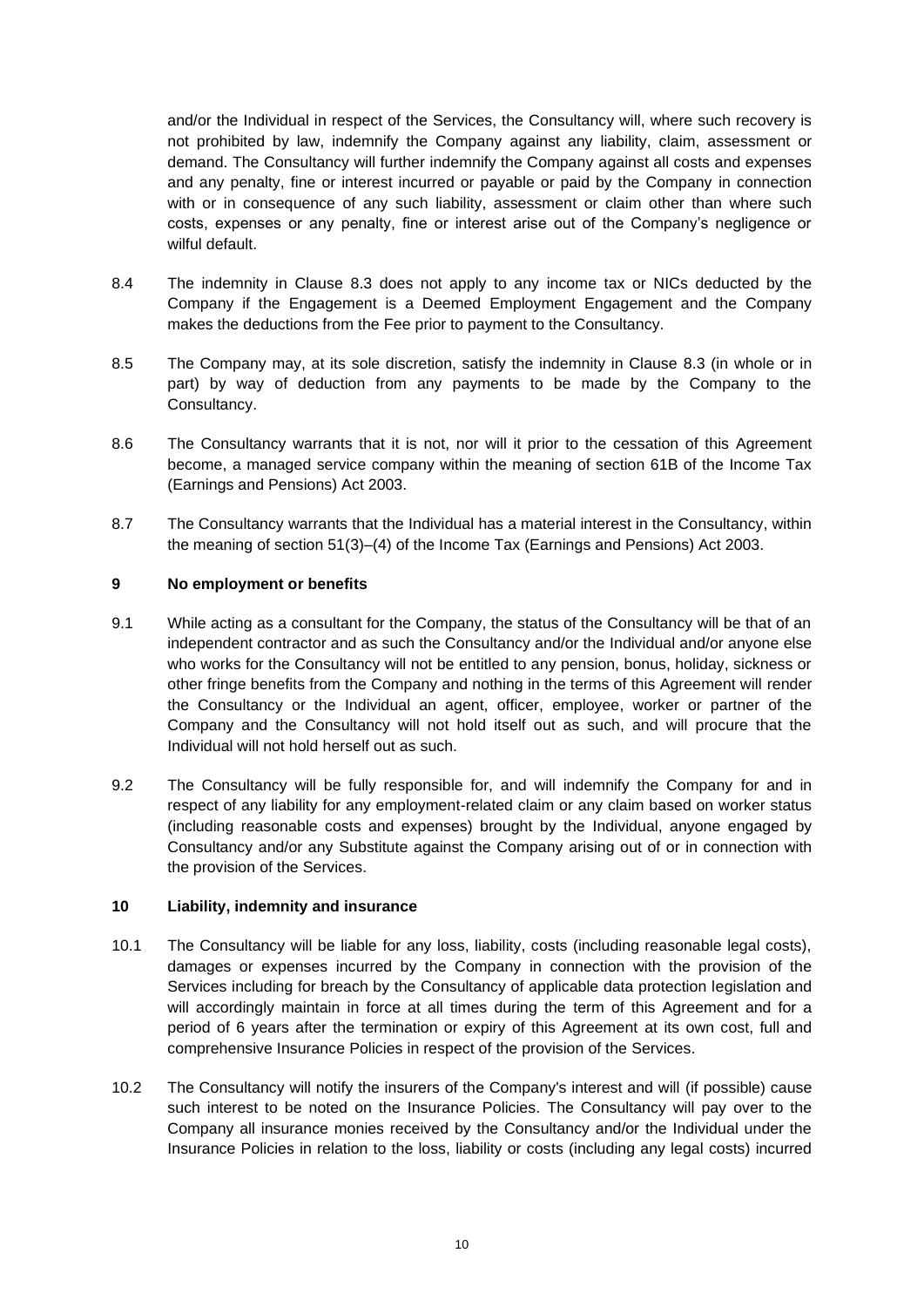by the Company as a result of the Consultancy's and/or the Individual's negligence or breach of the terms of this Agreement in relation to the provision of the Services.

10.3 The Consultancy agrees to indemnify and keep indemnified the Company against any loss or costs (including legal costs on an indemnity basis), charges and other expenses of any nature whatsoever incurred or suffered by the Company whether direct or consequential (including such arising in consequence of a claim brought against the Company by one of its employees or a third party) in consequence of any breach of the undertakings in Clause [3.2](#page-7-0) or of any of the terms of this Agreement and/or any negligence on the part of the Consultancy and/or the Individual in connection with the provision of the Services.

#### <span id="page-13-2"></span><span id="page-13-0"></span>**11 Confidential Information**

- 11.1 Except in the proper performance of its obligations under this Agreement, the Consultancy will not, and will procure that the Individual will not, during the period of this Agreement or at any time after the Termination Date, without the prior written approval of the Company (such approval not to be unreasonably withheld), use for its or the Individual's own benefit or for the benefit of any other person, firm, company or organisation or directly or indirectly divulge or disclose to any person (and must use best endeavours, and will procure that the Individual will use best endeavours, to prevent publication or disclosure of) any Confidential Information which has come, or may come, to the Consultancy's or the Individual's knowledge during or in connection with the Engagement.
- 11.2 The Consultancy will not, and will procure that the Individual will not, during the period of this Agreement make (otherwise than for the benefit of the Company any notes, memoranda, records, tape recordings, computer programs or any other form of record relating to any matter within the scope of the business of the Company or concerning any of the dealings or affairs of the Company.
- 11.3 The restrictions contained in this Clause [11](#page-13-2) will not apply to:
	- 11.3.1 any Confidential Information which is already in or (otherwise than through the Consultancy's or the Individual's unauthorised disclosure) becomes available to, or within the knowledge of, the public generally; and
	- 11.3.2 any use or disclosure authorised by the Company or required by law.
- 11.4 The Consultancy warrants to the Company that the Individual has given or will give written undertakings, in the same terms as those contained in this Clause [11,](#page-13-2) to the Consultancy.

#### <span id="page-13-1"></span>**12 Intellectual property**

- 12.1 The Consultancy warrants to the Company that it:
	- 12.1.1 has obtained from the Individual a written and valid transfer in favour of the Consultancy by way of present and future assignment with full title guarantee of all the Intellectual Property Rights in the Work:
		- (a) existing anywhere in the world;
		- (b) relating to their use in any sector and for any purpose;
		- (c) for the full term of such rights and any renewals;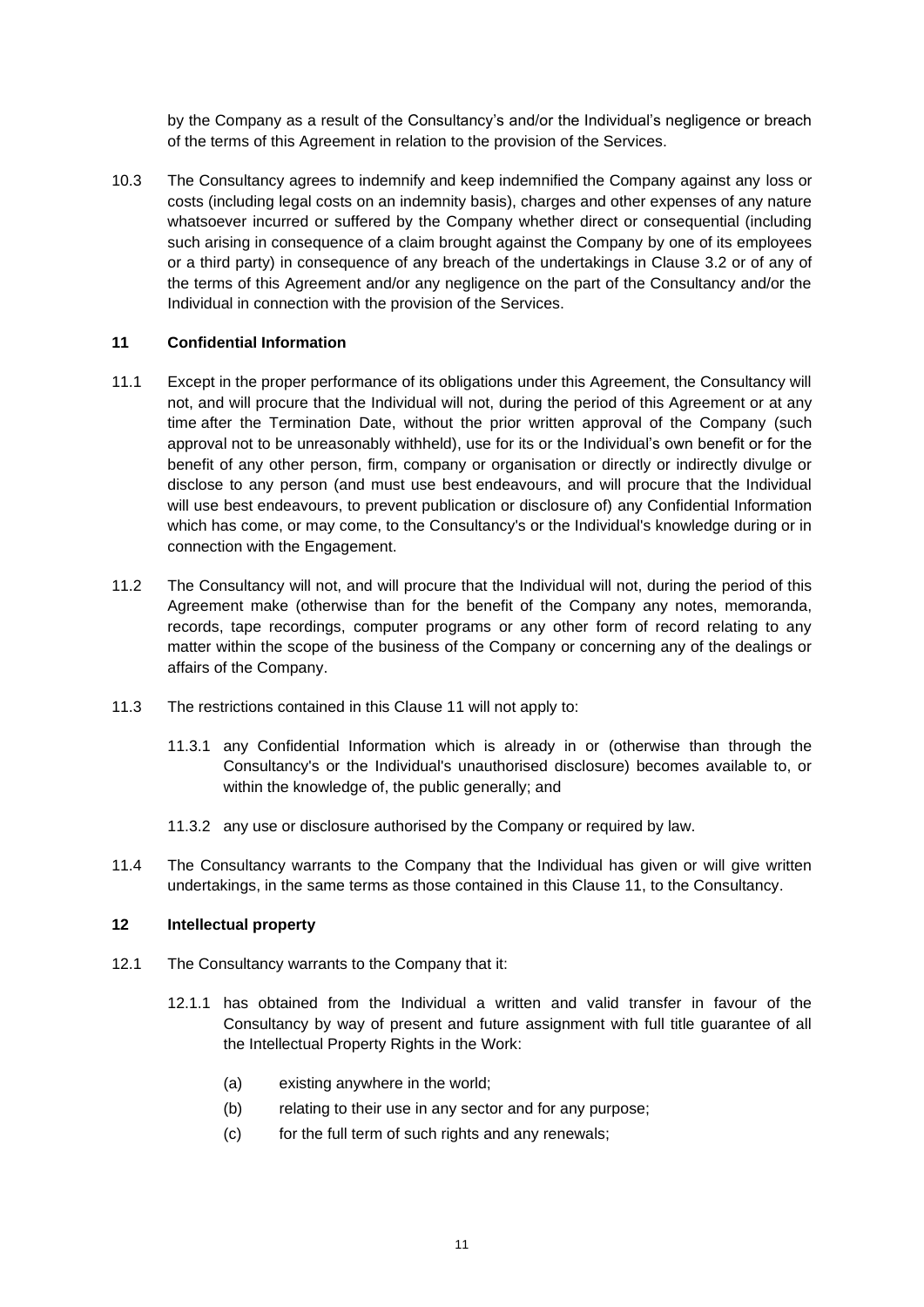- (d) including (with effect from their creation) all Intellectual Property Rights in Work created or developed in future by the Individual in respect of the Services.
- 12.1.2 has obtained from the Individual a written waiver in favour of the Consultancy of their moral rights in the Work under the Copyright Designs and Patents Act 1988 (and all analogous legislation worldwide) to the extent permitted by law;

<span id="page-14-0"></span>and the Consultancy agrees to provide to the Company a copy of the above transfer(s) and waiver(s) on or before the Commencement Date or, if later, the date on which the relevant individual starts to provide the Services.

- 12.2 In consideration of the Company paying the Fee to the Consultancy, the Consultancy hereby transfers to the Company by way of present and future assignment with full title guarantee all the Intellectual Property Rights in the Work:
	- 12.2.1 anywhere in the world;
	- 12.2.2 in any sector and for any purpose;
	- 12.2.3 for the full term of such rights and any renewals;
	- 12.2.4 including (with effect from their creation) all Intellectual Property Rights in Work created or developed in future by the Consultancy and/or the Individual in respect of the Services.
- 12.3 For Work in respect of which Intellectual Property Rights are assigned to the Company pursuant to Clause [12.2,](#page-14-0) the Consultancy will waive its, and will procure the waiver by all third parties of their, moral rights in such Work under the Copyright, Designs and Patents Act 1988 (and all analogous legislation worldwide) to the extent permitted by law.
- 12.4 The Consultancy will, at the expense of the Company, at any time either during or after the Engagement give assistance and do all acts and things as may be in the opinion of the Company necessary or desirable to give the full benefit of this Agreement to the Company including registration of the Company as applicant or (as applicable) proprietor of the Intellectual Property Rights; and assisting the Company in obtaining, defending and enforcing the Intellectual Property Rights, and assisting with any other proceedings which may be brought by or against the Company against or by any third party relating to the Intellectual Property Rights. The Consultancy confirms that the Individual has given or will give written undertakings in the same terms to the Consultancy and agrees to provide a copy of such undertakings to the Company on or before the Commencement Date or, if later, the date on which the relevant individual starts to provide the Services.
- 12.5 The Consultancy warrants that it will not in the course of providing the Services infringe the Intellectual Property Rights of any other person. The Consultancy confirms that the Individual has given a written warranty in the same terms to the Consultancy.
- 12.6 The Consultancy will indemnify and keep indemnified and hold harmless the Company from and against any losses, damages, liability, costs (including legal fees) and expenses incurred by the Company as a result of or in connection with any action, demand or claim that any of the Intellectual Property Rights or Work provided under this Agreement infringe the intellectual property rights of any third party.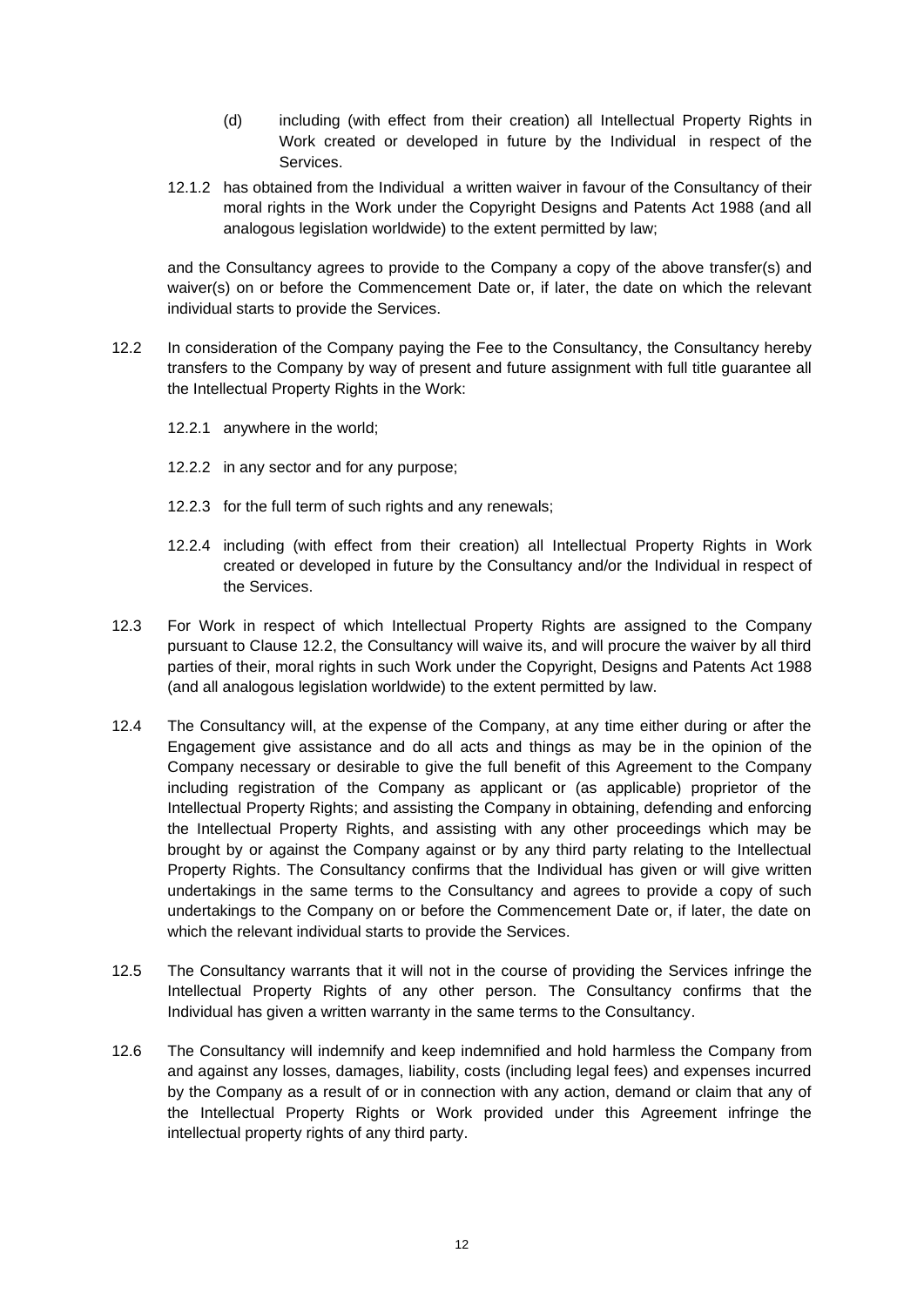#### <span id="page-15-0"></span>**13 Data protection**

- 13.1 In order for the Company to enter into and perform its obligations under this Agreement, the Consultancy will provide the Company with certain personal data relating to the Individual that the Company will process in accordance with the Company's data privacy notice issued to the Individual and available at <insert link to Company's privacy policy>.
- <span id="page-15-2"></span>13.2 The Consultancy will comply, and will procure that the Individual complies, with the Company's data protection policy and other relevant policies.
- <span id="page-15-3"></span>13.3 Without prejudice to the generality of Clause [13.2,](#page-15-2) the Consultancy will, and will procure that the Individual will, in relation to any Personal Data processed in connection with the Engagement:
	- 13.3.1 co-operate fully with the Company in order to enable the Company to comply with its obligations under applicable data protection legislation;
	- 13.3.2 keep the Personal Data confidential;
	- 13.3.3 implement and maintain appropriate technical and organisational measures, reviewed and approved by the Company if it so requires, to protect against unauthorised and unlawful processing of Personal Data and against accidental loss and destruction of, or damage to, Personal Data;
	- 13.3.4 process any Personal Data disclosed to the Consultancy and/or the Individual by or on behalf of the Company only:
		- (a) on the written instructions of the Company;
		- (b) for the purposes of providing the Services; and
		- (c) for the purposes for which that Personal Data was obtained and is processed by the Company;
	- 13.3.5 maintain complete and accurate records and information to demonstrate compliance with applicable data protection legislation and immediately provide such evidence of compliance by the Consultancy and/or the Individual with the obligations under this Clause [13.3](#page-15-3) as the Company may from time to time reasonably request;
	- 13.3.6 immediately upon notification by the Company, take all appropriate action to enable the Company to properly comply with any request from a data subject in relation to access to and/or rectification or erasure of Personal Data;
	- 13.3.7 immediately notify the Company of any data breach relating to Personal Data or any communication which relates to the Company's or the Consultancy's compliance with applicable data protection legislation about which the Consultancy and/or the Individual becomes aware; and
	- 13.3.8 at the Company's written request, delete or return all Personal Data and any copies on termination of the Engagement, unless required to store the Personal Data under applicable data protection legislation;

#### <span id="page-15-5"></span><span id="page-15-1"></span>**14 Anti-bribery and corruption**

<span id="page-15-4"></span>14.1 The Consultancy will, and will procure that the Individual will: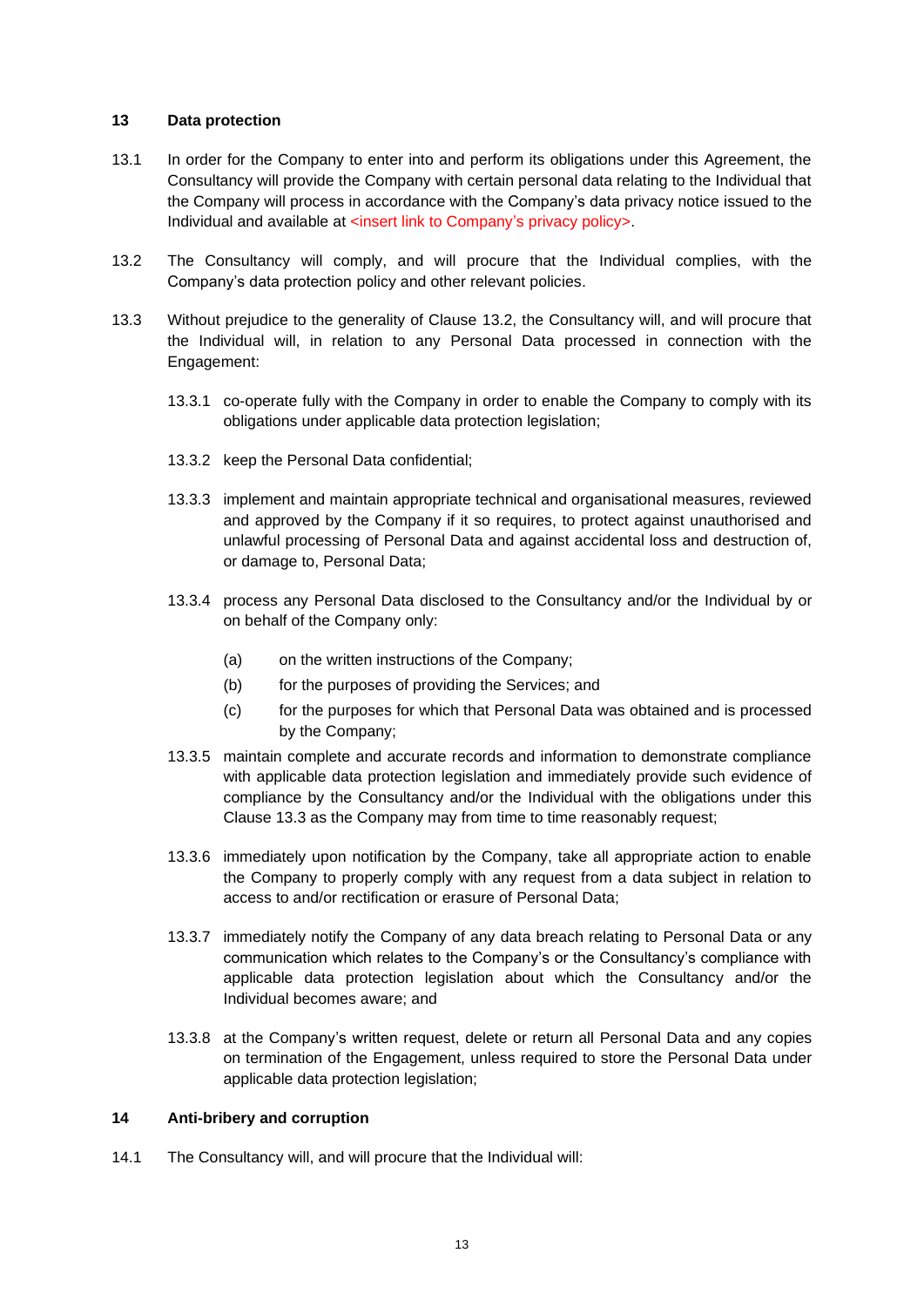<span id="page-16-1"></span>14.1.1 comply with the Bribery Legislation.

- 14.2 Without limitation to the above sub-clause, neither party will make or receive any bribe (as defined in the Bribery Act 2010) or other improper payment, or allow any such bribe or other improper payment to be made or received on its behalf, either in the United Kingdom or elsewhere, and each party will implement and maintain adequate procedures to ensure that such bribes or payments are not made or received on its behalf.
- 14.3 Each party will use all reasonable endeavours to ensure that:
	- 14.3.1 all of that party's personnel;
	- 14.3.2 all others associated with that party; and
	- 14.3.3 all of that party's subcontractors

<span id="page-16-2"></span>involved in performing the Services or with this Agreement comply with the obligations set out in Clauses [14.1](#page-15-4) and [14.2.](#page-16-1)

14.4 In this Clause [14,](#page-15-5) the expressions '**adequate procedures**' and '**associated**' will be construed in accordance with the Bribery Act 2010 and documents published under it.

#### <span id="page-16-0"></span>**15 Tax evasion facilitation prevention**

- 15.1 For the purposes of this Clause [15:](#page-16-2)
	- 15.1.1 the expressions '**Associated With**', '**Prevention Procedures**', '**UK Tax Evasion Offence**' and '**Foreign Tax Evasion Offence**' will be construed in accordance with Part 3 of the Criminal Finances Act 2017 (**CFA 2017**) and guidance published under it;
	- 15.1.2 **Corporate Failure to Prevent Offence** means an offence under section 45 and/or section 46 of CFA 2017 and any other applicable United Kingdom laws, legislation, statutory instruments and regulations in relation to preventing the facilitation of tax evasion;
	- 15.1.3 **Consultancy Associated Persons** means all or any of the following:
		- (a) persons Associated With the Consultancy (**Consultancy's Associates**); and
		- (b) persons Associated With any of the Consultancy's Associates;

<span id="page-16-3"></span>in each case, involved in performing services for the Consultancy or on the Consultancy's behalf in connection with the Services and this Agreement.

- 15.2 The Consultancy will ensure that the Consultancy and the Consultancy Associated Persons will not by any act or omission commit, or cause, facilitate or contribute to the commission by any person including the Company, of a:
	- 15.2.1 Corporate Failure to Prevent Offence;
	- 15.2.2 UK Tax Evasion Offence; or
	- 15.2.3 Foreign Tax Evasion Offence

in connection with the performance of the Services and this Agreement.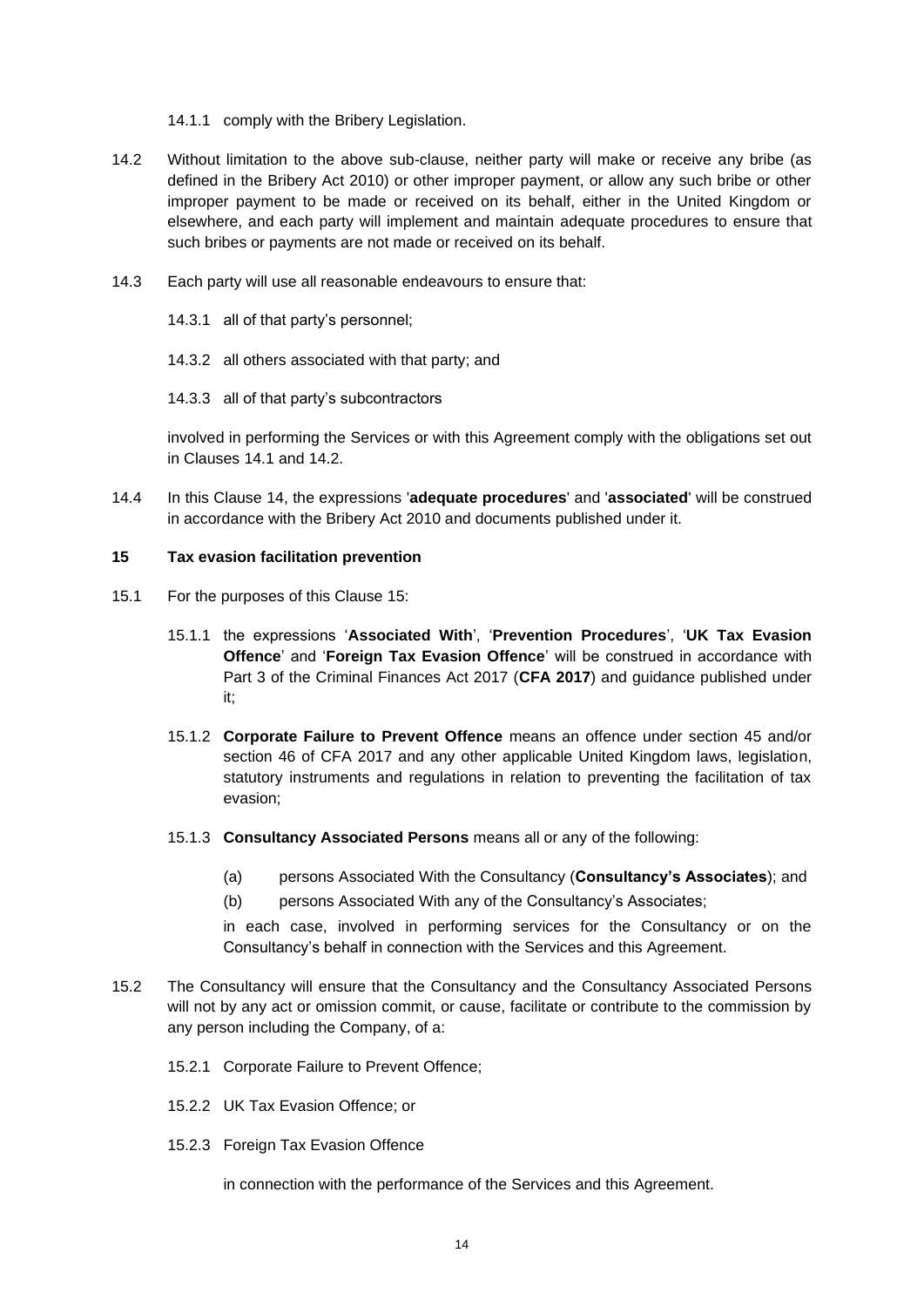- 15.3 The Consultancy will not and will use all reasonable endeavours to ensure that all Consultancy Associated Persons will not, solicit or engage with or take steps to solicit or engage with any person Associated With the Company to facilitate the commission of a UK Tax Evasion Offence or a Foreign Tax Evasion Offence in connection with the performance of the Services and this Agreement.
- 15.4 The Consultancy will, and will procure that Consultancy Associated Persons will, pay, in full and in a timely manner, all taxes due and payable relating to all monies, remuneration, profit and value received or payable by the Consultancy and/or any Consultancy Associated Persons in connection with the performance of the Services and this Agreement.
- 15.5 Without prejudice to Clause [15.2,](#page-16-3) the Consultancy will ensure that:
	- 15.5.1 the Consultancy and all relevant Consultancy Associated Persons have in place such **Prevention Procedures** as it is reasonable in all the circumstances to expect the Consultancy and such persons to have in place to prevent any breach of this Clause [15](#page-16-2) and the Consultancy will provide the Company on request with copies of these policies (and prompt notice of any material changes to the same from time to time); and
	- 15.5.2 the Consultancy and all relevant Consultancy Associated Persons will comply with the Company's Prevention Procedures as notified to the Consultancy from time to time.
- 15.6 The Consultancy warrants and represents that Consultancy has not, and no Consultancy Associated Person has:
	- 15.6.1 been investigated in connection with, or charged with having committed or facilitated the commission of any UK Tax Evasion Offence or any Foreign Tax Evasion Offence;
	- 15.6.2 received any court orders, warrants or oral or written notices from a government prosecuting authority concerning any actual or alleged violation by it of any UK Tax Evasion Offence or any Foreign Tax Evasion Offence; or
	- 15.6.3 received any report (including a report from auditors, any Consultancy Associated Person or any other person) or discovered any evidence suggesting that the Consultancy or any Consultancy Associated Person has committed or facilitated the commission of any UK Tax Evasion Offence or any Foreign Tax Evasion Offence.
- 15.7 The Consultancy must immediately notify the Company as soon as the Consultancy becomes aware of any allegation, investigation, evidence or report relating to a breach or possible breach of any of the requirements in this Clause [15.](#page-16-2)

#### <span id="page-17-0"></span>**16 Obligations of the Company**

- 16.1 During the Engagement the Company will afford the Consultancy and the Individual such access during normal working hours to information, records and other materials of the Company as may be necessary to enable the Consultancy and the Individual to provide the Services.
- 16.2 The Company will confer with the Consultancy and the Individual to schedule work to the best convenience of both parties, and the Company will give as much advance notice as possible of any specific project which it wishes the Consultancy and/or the Individual to undertake and of its likely duration.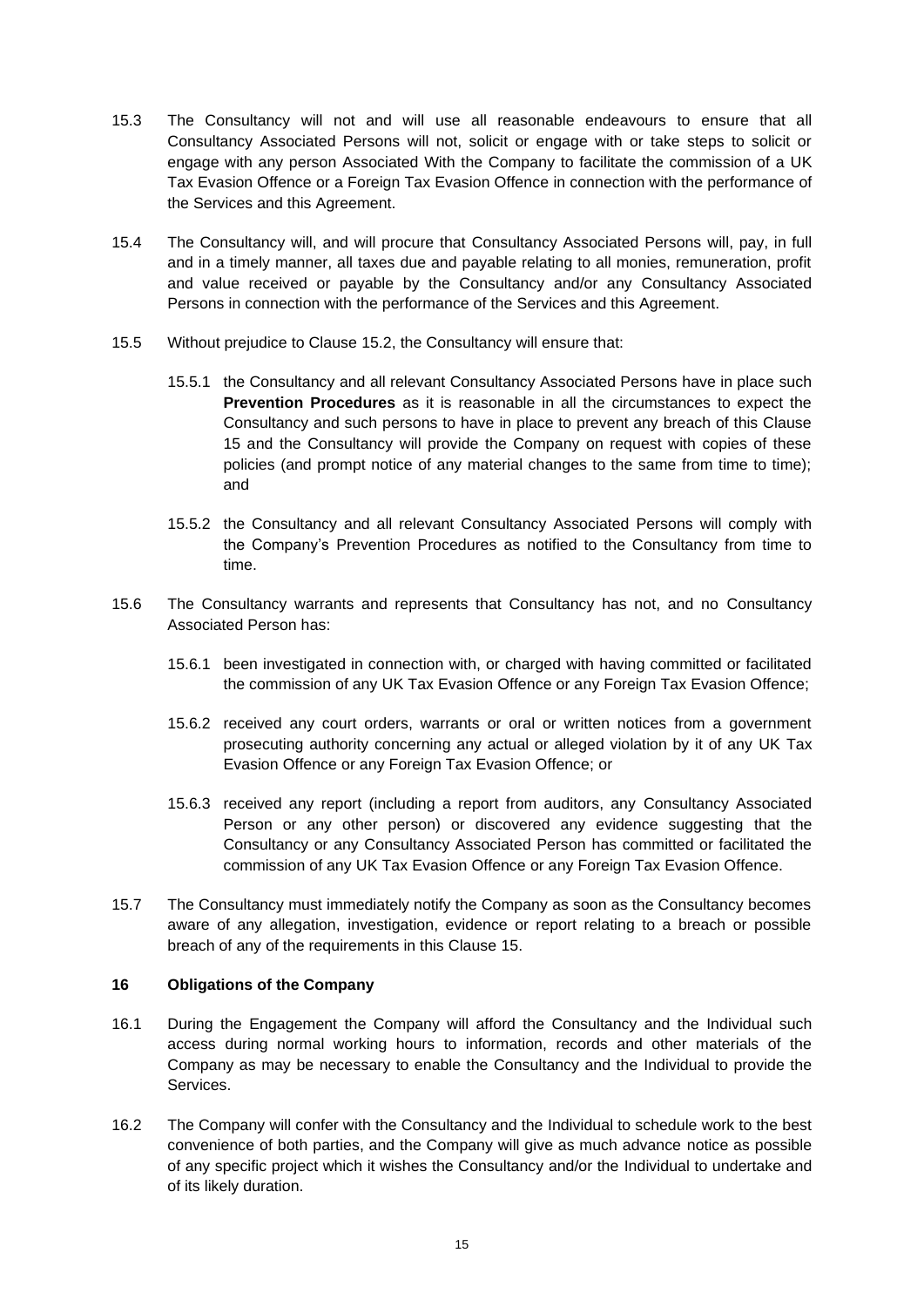#### <span id="page-18-0"></span>**17 Statements**

<span id="page-18-3"></span>The Consultancy will not, and will procure that the Individual will not, without the prior written consent of the Company, such consent not to be unreasonably withheld, at any time whether during the Engagement or at any time after it ends make any public statement in relation to the Company or its businesses, affairs, customers or clients or officers and employees and will not after the Termination Date represent itself and/or the Individual, and will procure that the Individual will not represent the Individual, as continuing to be engaged by or connected with the Company except that this Clause will not prevent the Consultancy at any time acknowledging the fact that it is or has been working with the Company.

#### <span id="page-18-1"></span>**18 Termination**

- <span id="page-18-2"></span>18.1 Notwithstanding the provisions of Clause [2,](#page-6-3) and subject to Clause [18.3,](#page-19-2) the Company may terminate this Agreement with immediate effect without liability to pay any fees, compensation or damages by written notice to the Consultancy if, at any time:
	- 18.1.1 except in the circumstances set out in Clause [18.1.4,](#page-18-2) the Consultancy or the Individual commits any serious or repeated breach or non-observance of any of the terms or conditions of this Agreement; or
	- 18.1.2 the Consultancy and/or the Individual is in the reasonable opinion of the Chief Executive negligent or incompetent in the performance of the Services; or
	- 18.1.3 the Consultancy and/or the Individual is guilty of any act of fraud or dishonesty or acts in any manner which, in the opinion of the Chief Executive, brings or is likely to bring the Individual, the Consultancy and/or the Company into disrepute and/or is materially adverse to the interests of the Company; or
	- 18.1.4 the Individual is prevented by illness, injury or otherwise from providing the Services for an aggregate period of 60 Business Days in any period of 12 months;
	- 18.1.5 the Individual is charged with or convicted of any criminal offence (other than an offence under any road traffic legislation in the United Kingdom or elsewhere for which a fine or non-custodial penalty is imposed) which, in the reasonable opinion of the Chief Executive materially affects the Consultancy's ability to perform the Services; or
	- 18.1.6 the Consultancy makes a resolution for its winding up, makes a formal arrangement or composition with its creditors or makes an application to a court of competent jurisdiction for protection from its creditors or an administration or winding up order is made or an administrator or receiver is appointed in relation to the Consultancy; or
	- 18.1.7 any of the warranties set out in this Agreement being found to be materially and significantly inaccurate, misleading or untrue; or
	- 18.1.8 the Individual becomes prohibited, by operation of law, from acting as an officer of the Company or of any other company; or
	- 18.1.9 the Individual ceases for whatever reason from acting as an officer of the Company.
- 18.2 Notwithstanding the provisions of Clause [2](#page-6-3) and subject to the provisions of Clause [18.3,](#page-19-2) the Consultancy may terminate this Agreement with immediate effect without liability to pay any compensation or damages by written notice to the Company if, at any time: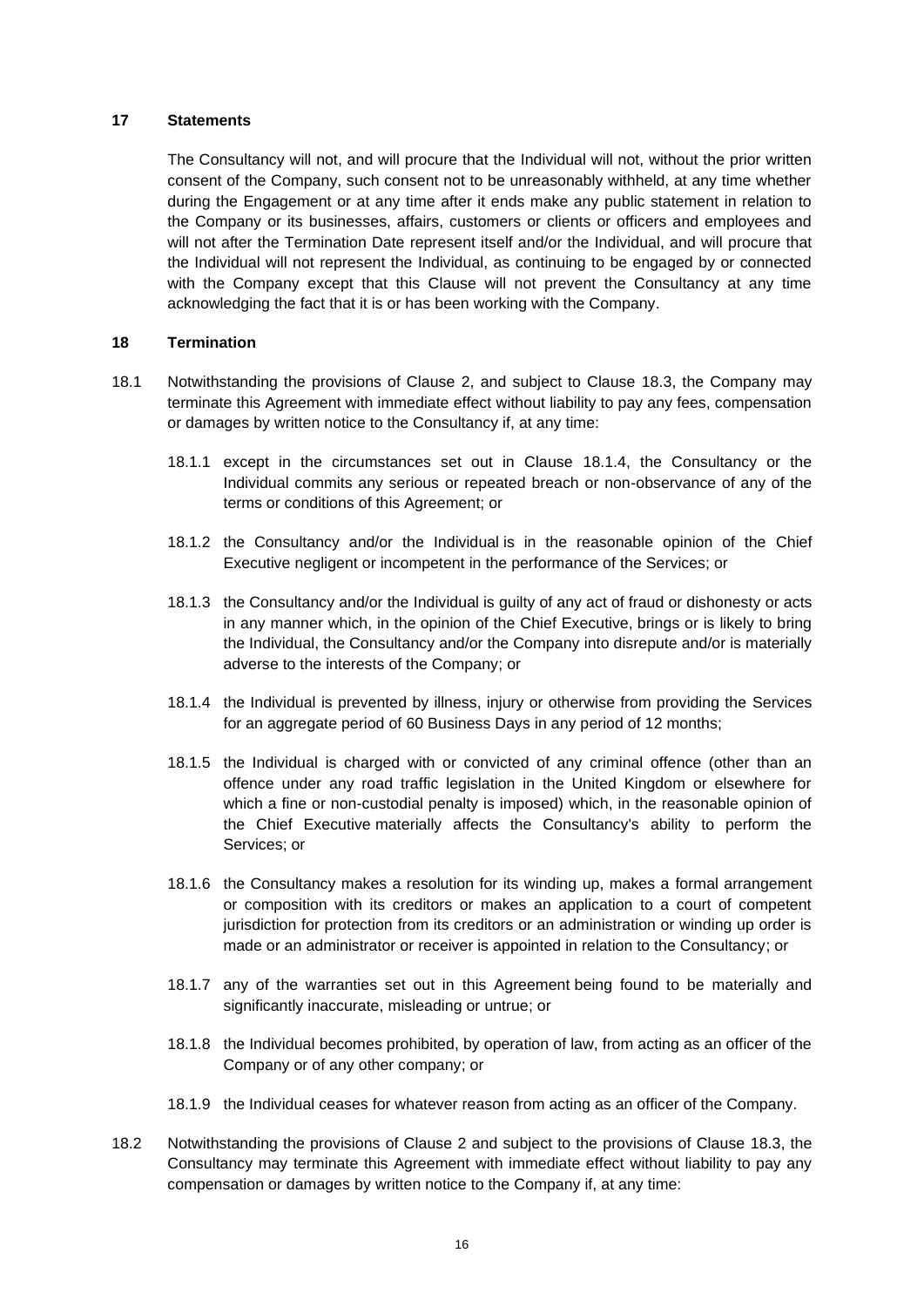- 18.2.1 the Company commits any serious or repeated breach or non-observance of any of the terms or conditions of this Agreement; or
- 18.2.2 the Company makes a resolution for its winding up, makes an arrangement or composition with its creditors, or makes an application to a court of competent jurisdiction for protection from its creditors, or an administration or winding up order is made, or an administrator or receiver is appointed in relation to the Company; or
- 18.2.3 except as permitted in Clause [20,](#page-21-3) the Company purports to assign the burden or benefit or to charge the benefit of this Agreement.
- 18.3 Neither party will be in breach of this Agreement if there is any total or partial failure of performance by it of its duties and obligations under this Agreement occasioned by any act of God, fire, pandemic, act of government or state, war, civil commotion, insurrection, embargo, prevention from or hindrance in obtaining any raw materials, energy or other supplies and any other reason beyond the control of either party (each a **Force Majeure Event**). If either party is unable to perform its duties and obligations under this Agreement as a direct result of a Force Majeure Event, that party will give written notice to the other of the inability stating the reason in question. The operation of this Agreement will be suspended during the period (and only during the period) during which the Force Majeure Event continues. Immediately upon the Force Majeure Event ceasing to exist the party relying upon it will give written notice to the other of this fact. If the Force Majeure Event continues for a period of more than 90 days and substantially affects the commercial basis of this Agreement, the party not claiming relief under this Clause [18.3](#page-19-2) will have the right to terminate this Agreement upon giving 30 days' written notice of such termination to the other party.

#### <span id="page-19-2"></span><span id="page-19-1"></span><span id="page-19-0"></span>**19 Obligations on termination**

- 19.1 The Consultancy will, and will procure that the Individual will, immediately on the termination of this Agreement for any reason and at the request of the Company at any time during the Engagement surrender to a person duly authorised by the Company all computer programs, reports, manuals, files, notes, accounts, documents, correspondence, books, materials, papers and information (on whatever media and wherever located) any keys and any other property of the Company or its business contacts that have been made or received by the Consultancy and/or the Individual during the course of providing the Services (whether under the terms of this Agreement or any other agreement or arrangement between the Company and the Consultancy) and which are in the Consultancy's and/or the Individual's possession or under the Consultancy's and/or the Individual's control.
- <span id="page-19-3"></span>19.2 Immediately on the termination of this Agreement for any reason the Consultancy will, and will procure that the Individual will, having first returned the information to the Company as required by Clause [19.1,](#page-19-3) irrevocably delete any remaining information relating to the business of the Company stored in any magnetic or optical drive or memory and all matter derived from such sources which is in its possession or under its control and is outside the premises of the Company.
- <span id="page-19-4"></span>19.3 On the termination of this Agreement, the Consultancy will, and will procure that the Individual will, at the Company's request, provide a signed statement that it has and the Individual has fully complied with this Clause [19](#page-19-1) and make any optical disc or memory available to the Company in order to verify the Consultancy's and the Individual's compliance with Clause [19.2.](#page-19-4)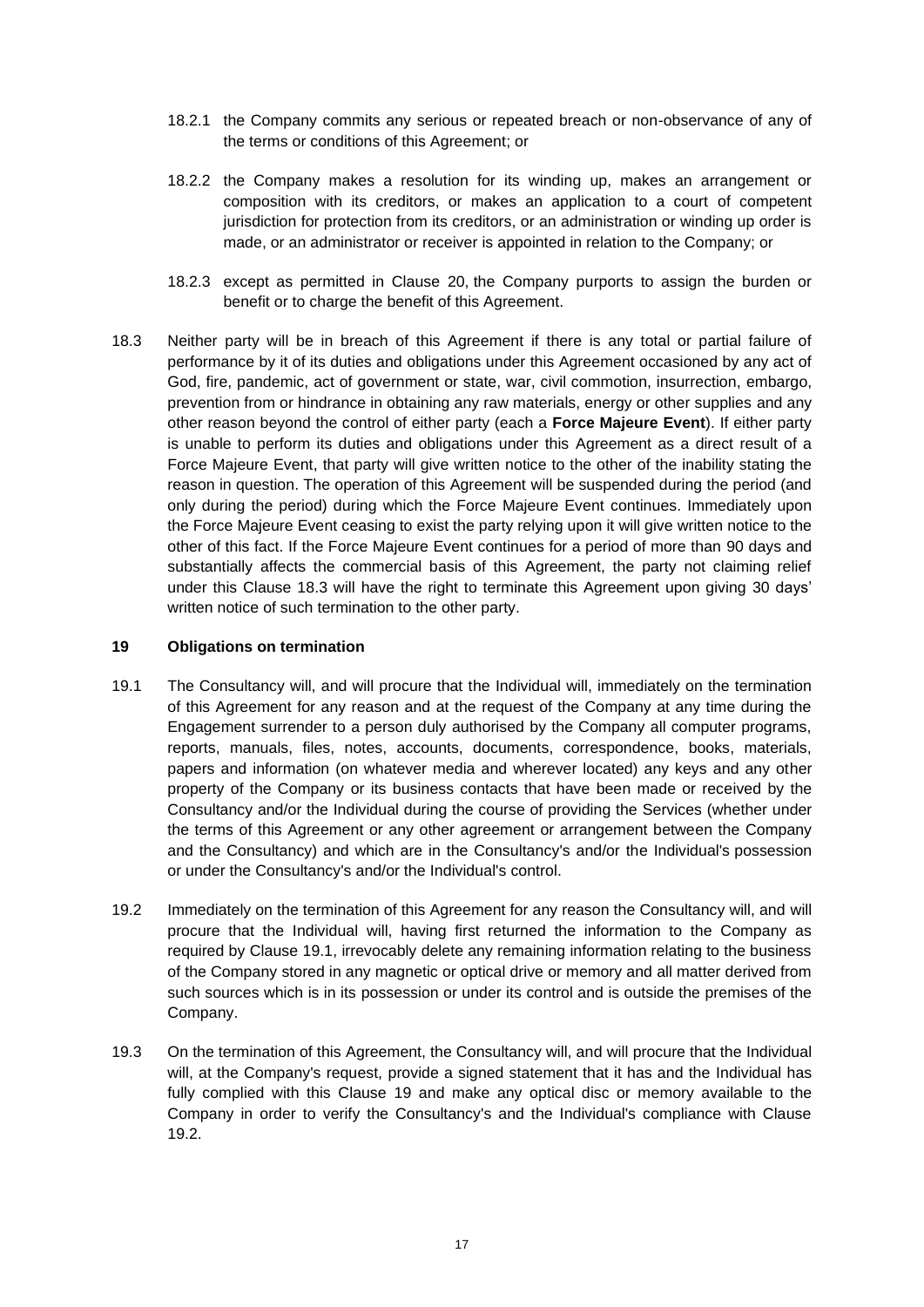- <span id="page-20-0"></span>19.4 If, during the Engagement or on or after termination or expiry, or partial termination or expiry, of this Agreement, any contract of employment or engagement of any Person will have effect, or is claimed to have effect, as if originally made between (i) the Company and such Person or (ii) any Replacement Consultancy and such Person, by operation of TUPE or otherwise, then:
	- 19.4.1 the Consultancy will indemnify and keep indemnified the Company and any Replacement Consultancy against all Losses suffered or incurred by the Company and/or any Replacement Consultancy in connection with the employment or engagement (whether deemed or alleged) of any Person or the termination of the employment or engagement (whether deemed or alleged) of any Person, in respect of any period before or after the Relevant Date; and
	- 19.4.2 the Consultancy will, if so requested by the Company, promptly enter into an appropriate deed of indemnity with any Replacement Consultancy on the same terms as those which appear in this Clause [19.4](#page-20-0) in order to give effect to the indemnity contained in Clause [19.4.1](#page-20-1) and will indemnify and keep indemnified the Company against any Losses which arise from a failure to do so, including for the avoidance of doubt, any Losses which may arise under any back-to-back indemnity provided by the Company to any Replacement Consultancy to confer the benefit of the indemnity in Clause [19.4.1](#page-20-1) on such party.
- 19.5 For the purposes of Clause [19.4,](#page-20-0) unless the context otherwise requires, the following words and phrases have the meanings set opposite them:

<span id="page-20-1"></span>

| <b>Losses</b>                  | all and any losses, costs, fines, penalties,<br>charges, damages,<br>liabilities.<br>awards,<br>expenses (including legal expenses), actions,<br>proceedings, claims or demands on a full<br>indemnity basis;                                                                                                                                  |
|--------------------------------|------------------------------------------------------------------------------------------------------------------------------------------------------------------------------------------------------------------------------------------------------------------------------------------------------------------------------------------------|
| <b>Person</b>                  | any individual employed or engaged by or<br>formerly employed or engaged<br>by the<br>Consultancy in connection with the provision<br>of the Services under this Agreement including<br>for the avoidance of doubt the Individual;                                                                                                             |
| <b>Relevant Date</b>           | in respect of any Person the date of a<br>Relevant Transfer from the Consultancy to the<br>Company or any Replacement Consultancy;                                                                                                                                                                                                             |
| <b>Relevant Transfer</b>       | a relevant transfer for the purposes of TUPE;                                                                                                                                                                                                                                                                                                  |
| <b>Replacement Consultancy</b> | any person, firm, company or other entity<br>which may, either during, or on or after the<br>termination or partial termination of this<br>Agreement be engaged by the Company to<br>provide the Services or any part of the<br>(or services which<br>Services<br>formerly<br>comprised part of the Services or any part of<br>such services); |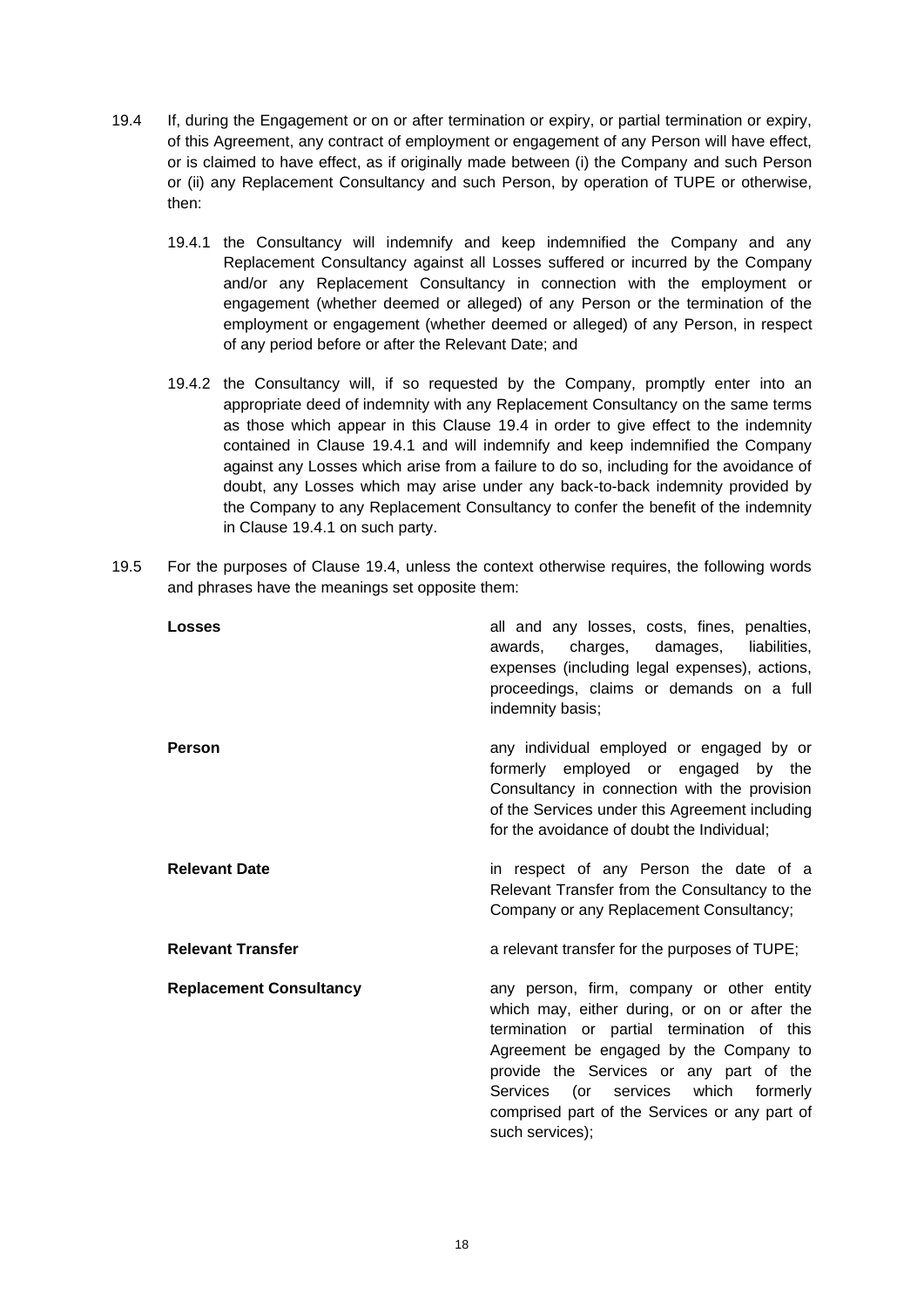**TUPE** Transfer of Undertakings (Protection of Employment) Regulations 2006 as amended, re-enacted or extended from time to time.

#### <span id="page-21-0"></span>**20 Restrictions on assignment/sub-contracting**

<span id="page-21-3"></span>The Company may freely assign, delegate, sub-contract or otherwise transfer its rights and obligations under this Agreement to any company with which it may merge or to any company to which it may transfer its assets and/or undertaking, provided that it gives prior written notice to the Consultancy. The Consultancy may not assign this Agreement or any of its rights and obligations under it except in the circumstances set out in Clause [4](#page-8-3) above. The Consultancy will not be relieved of liability for any non-performance by any assignee, agent or subcontractor. Notwithstanding any sub-contracting, the Consultancy will remain primarily responsible for the acts and omission of its agents or sub-contractors as though such acts or omissions were its own.

#### <span id="page-21-1"></span>**21 Notices**

- 21.1 Notices under this Agreement shall be in writing and sent to a party's address as set out on the Consultancy Order or email address set out in the Consultancy Order in the case of the Consultancy and as set out below in the case of the Company). Notices may be given, and shall be deemed received:
	- 21.1.1 by first-class post: two Business Days after posting;
	- 21.1.2 by airmail: seven Business Days after posting;
	- 21.1.3 by hand: on delivery; and
	- 21.1.4 by email to Jo@jorichings.co.uk in the case of the Company on receipt of a delivery email.
- 21.2 This clause does not apply to notices given in legal proceedings or arbitration.
- 21.3 A notice given under this Agreement is validly served if sent by email.

#### <span id="page-21-2"></span>**22 Entire agreement**

- 22.1 The parties agree that this Agreement which includes the Consultancy Order and any documents entered into pursuant to it, together with the undertakings from the Individual to the Consultancy referred to in Clause [5.13](#page-10-1) above, constitutes the entire agreement between them relating to the Engagement and supersedes all previous agreements, understandings and arrangements between them, whether in writing or oral in respect of its subject matter.
- 22.2 Each party acknowledges that it has not entered into this Agreement which includes the Consultancy in reliance on, and shall have no remedies in respect of, any representation or warranty that is not expressly set out in this Agreement which includes the Consultancy Order, except in the case of fraudulent misrepresentation. No party shall have any claim for innocent or negligent misrepresentation on the basis of any statement in this Agreement.
- 22.3 Nothing in this Agreement purports to limit or exclude any liability for fraud.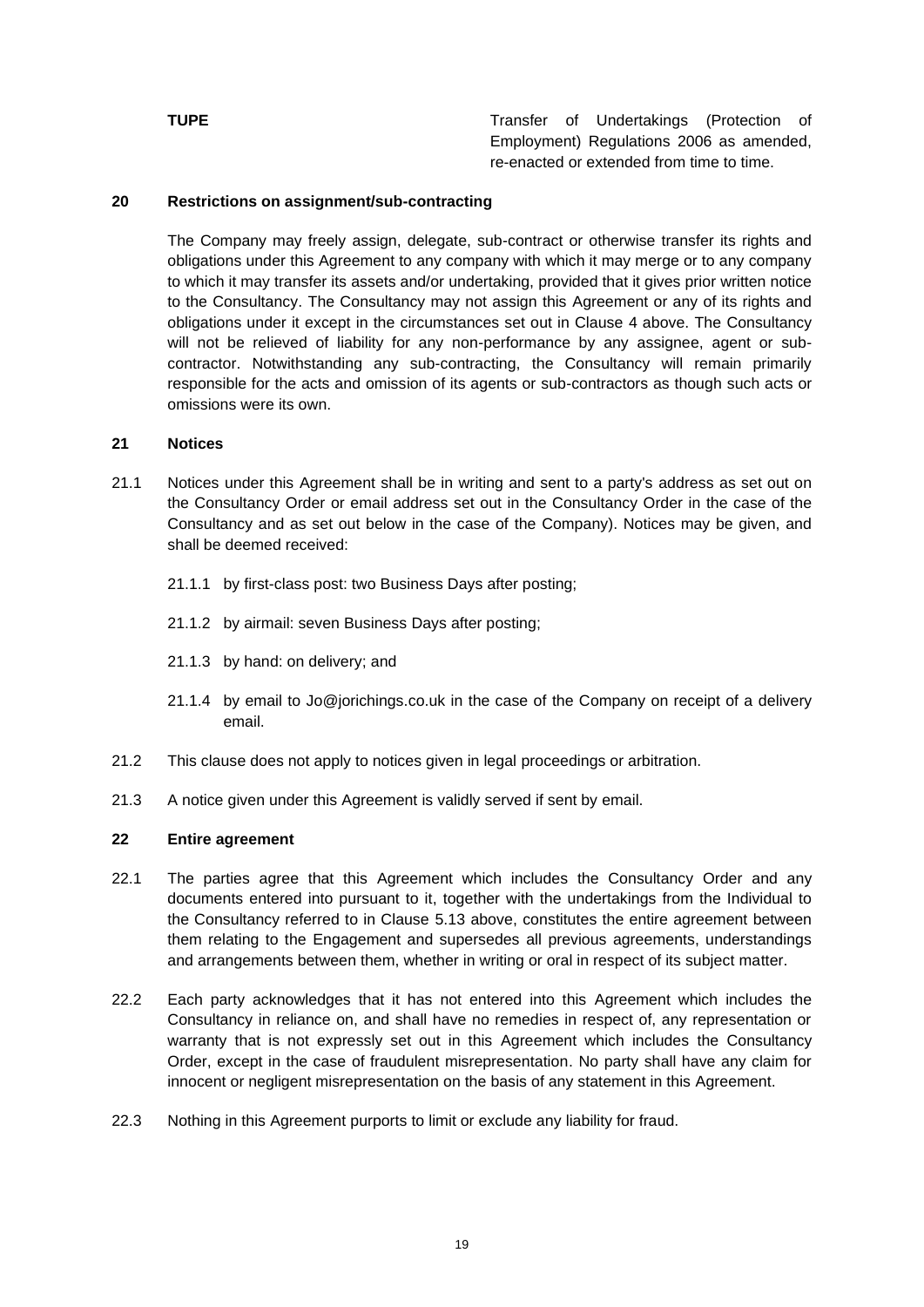#### <span id="page-22-0"></span>**23 Further assurance**

Each party shall at the request of the other, and at the cost of the requesting party, do all acts and execute all documents which are necessary to give full effect to this Agreement.

#### <span id="page-22-1"></span>**24 Variation**

No variation of this Agreement shall be valid or effective unless it is in writing, refers to this Agreement and is duly signed or executed by, or on behalf of, each party, except where the Company determines it appropriate to vary the Engagement's status as a Deemed Employment Engagement.

### <span id="page-22-2"></span>**25 Set off**

Except as expressly set out in this Agreement, each party shall pay all sums that it owes to the other party under this Agreement without any set-off, counterclaim, deduction or withholding of any kind, save as may be required by law.

#### <span id="page-22-3"></span>**26 No partnership or agency**

Nothing in this Agreement constitutes, or shall be deemed to constitute, a partnership between the parties nor make any party the agent of another party.

#### <span id="page-22-4"></span>**27 Remedies and waiver**

Any remedy or right conferred upon the parties for breach of this Agreement will be in addition to and without prejudice to all other rights and remedies available to that party. No failure, delay or omission by the Company or the Consultancy in exercising any remedy, right, power or privilege under or in relation to this Agreement will operate as a waiver of that or any other right, power, remedy or privilege of the Company or the Consultancy, nor will any single or partial exercise of any right, power, remedy or privilege preclude any other or further exercise of that or any other right, power, remedy or privilege.

#### <span id="page-22-5"></span>**28 Equitable relief**

Each party recognises that any breach or threatened breach of this Agreement may cause the other party irreparable harm for which damages may not be an adequate remedy. Accordingly, in addition to any other remedies and damages available to the other party, each party acknowledges and agrees that the other party is entitled to the remedies of specific performance, injunction and other equitable relief without proof of special damages.

#### <span id="page-22-6"></span>**29 Severance**

If any provision of this Agreement (or part of any provision) is or becomes illegal, invalid or unenforceable, the legality, validity and enforceability of any other provision of this Agreement shall not be affected.

#### <span id="page-22-7"></span>**30 Legal expenses**

Each party to this Agreement will be responsible for their own legal and other costs and expenses in connection with the negotiation, preparation, execution and implementation of this Agreement.